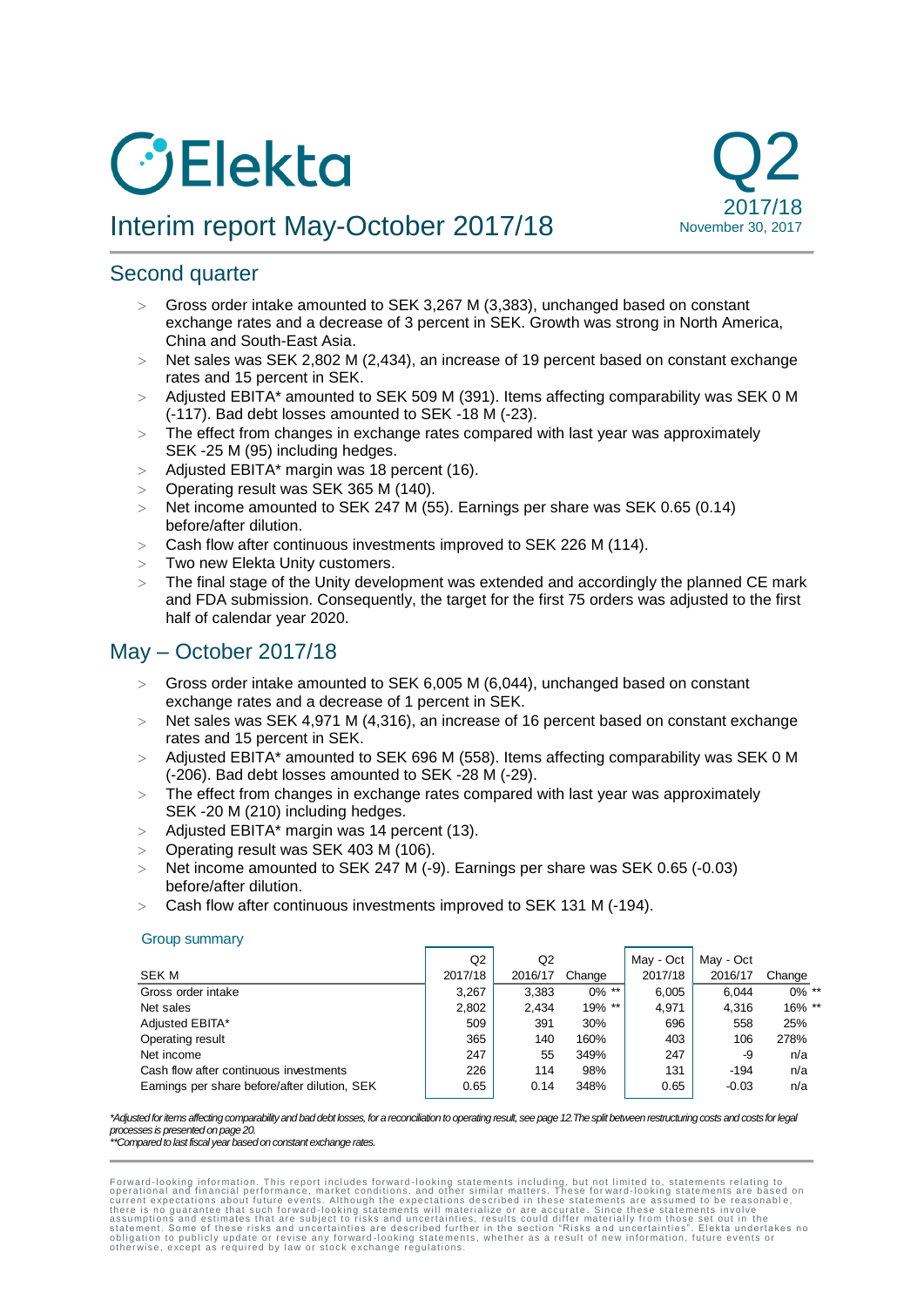

# President and CEO comments

Our operations are improving and we are strengthening our platform for future growth. We have a strong and competitive product portfolio with good development in for example our linear accelerator and Leksell Gamma Knife® business.

I am satisfied with our financial performance in the quarter and it is developing according to plan. Net sales was up 19 percent in the quarter and 16 percent for the first half based on constant exchange rate. This was driven by strong net sales performance in China, Western Europe and emerging markets. Gross margin increased and adjusted EBITA amounted to SEK 509 M, equal to a 30 percent improvement. That said, it's clear to me that we have further potential for operational improvements and we will relentlessly work to realize it.

Our order intake in the quarter was strong in North America, China and South-East Asia. Activities for the turnaround in the U.S. are generating results, which was reflected in some impressive new customer wins, among them a major win with 21<sup>st</sup> Century Oncology. Activity in Europe and Japan was slow and total order intake was unchanged.

We are constantly improving our processes and increasing our efficiency. Direct cost savings are on track and we have reduced operating costs. The earlier increase in R&D investments has stabilized. In addition, results are clearly visible in higher cash flow and positive balance sheet effects. Cash flow improved over SEK 300 M in the first half and the rolling 12-month cash conversion rate is at 131 percent. Working capital in relation to sales amounted to -6 percent, which is notably better than our target of less than 5 percent.

Recently, we have made two difficult decisions for the short term, but I'm convinced that they are correct and necessary for the long term. Firstly, we have extended the final stage of the development and testing of Elekta Unity in order to finalize and validate the linac control system, as well as ensure that customers can make use of the full potential of high-field functional MRI imaging from day one. Unity is a unique and future-proof system as it's the only technology that combines an advanced linac with the real time visualization from a high-field MRI.

Apart from postponing CE mark to the first half of 2018, the program is progressing well. Interest from clinicians was very strong when we made the U.S. introduction of Unity at ASTRO in San Diego. In Europe, University Medical Center Utrecht recently presented results from the first patient study that demonstrated precision beyond expectations. The system generates excellent imaging quality synchronized with precise beam delivery. We now have 18 customers after we recently added two, one from a leading hospital in Italy and another from a research collaborator in the USA.

We are convinced that the new technology will revolutionize radiation therapy and create completely new opportunities for physicians and their patients. With the shift in CE mark and FDA submission, we adjust our target for the first 75 orders accordingly to the first half of calendar year 2020.

Secondly, we found it necessary to adjust the 4-year-old McLaren Health Care contract in the order backlog. The project had developed very slowly and the decision to continue our relation on a smaller basis was made in mutual agreement with McLaren.

We are on the right track to create a stronger Elekta and building a foundation for future profitable growth. During my first six quarters our work have been characterized by positive change, increased transparency, openness and customer focus. We have also identified further activities with focus on operational excellence, which means that a lot of hard work and improvement potential remains.

Our targets for the year are clear – we will deliver profitable growth and reach an EBITA margin exceeding 20 percent through growth and our work with continuous operational improvements.

Richard Hausmann President and CEO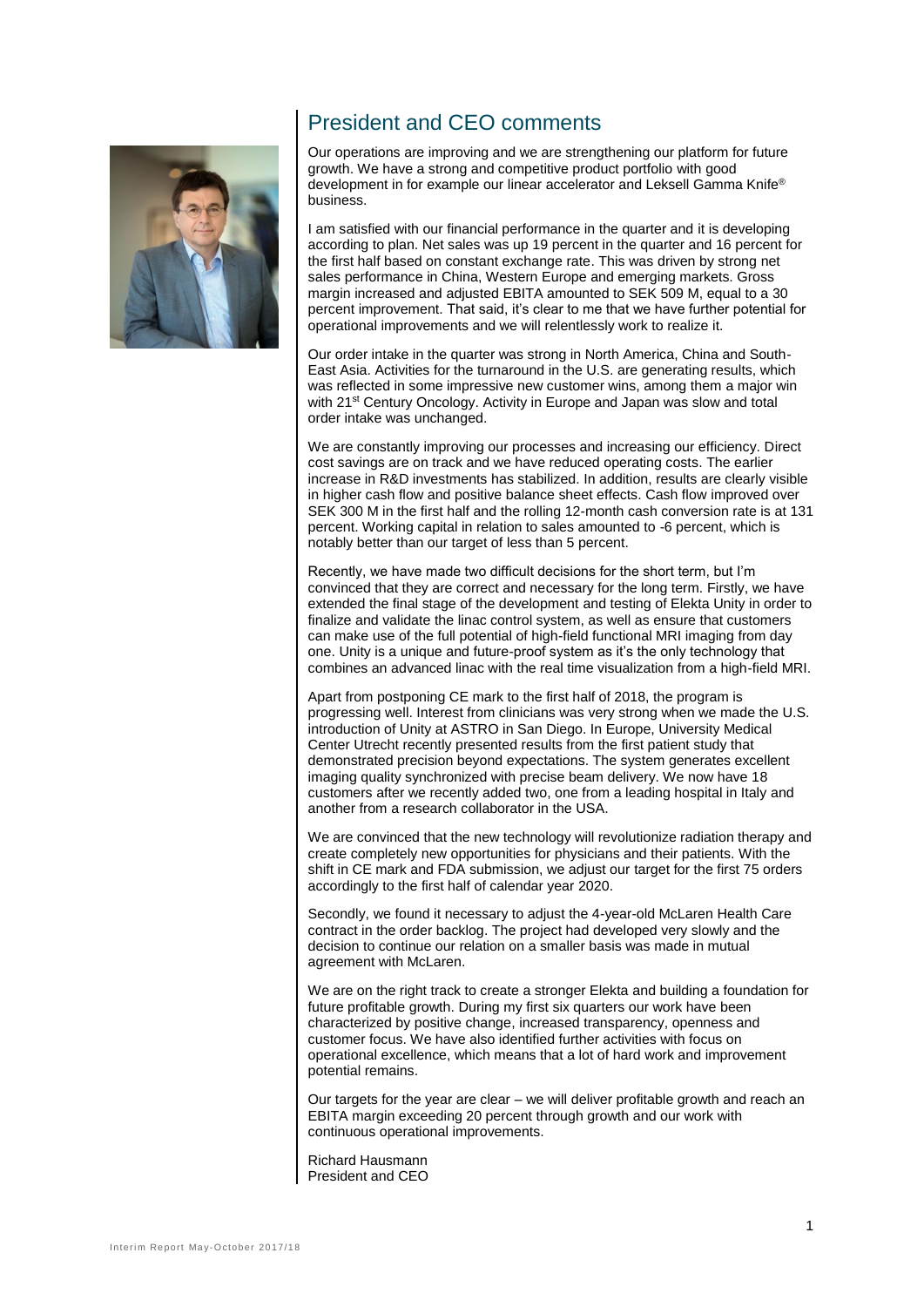*Presented amounts refer to the six month period 2017/18 and amounts within parentheses indicate comparative values for the equivalent period last fiscal year unless otherwise stated.*



# Order intake and order backlog

Gross order intake decreased 1 percent to SEK 6,005 M (6,044) and was flat based on constant exchange rates.

#### Gross order intake

|                                | Q2                             | Q2    |        |        | May - Oct   May - Oct |       |                        |       | May - Apr |
|--------------------------------|--------------------------------|-------|--------|--------|-----------------------|-------|------------------------|-------|-----------|
| <b>SEK M</b>                   | 2017/18 2016/17 Change* Change |       |        |        | 2017/18               |       | 2016/17 Change* Change |       | 2016/17   |
| North and South America        | 1.320                          | 1.205 | 14%    | 10%    | 2.111                 | 2.016 | 6%                     | 5%    | 4.516     |
| Europe, Middle East and Africa | 1.007                          | 1.056 | $-5%$  | $-5%$  | 1.834                 | 1.886 | $-5%$                  | $-3%$ | 5.078     |
| Asia Pacific                   | 940                            | 1.122 | $-11%$ | $-16%$ | 2.061                 | 2.143 | $-2%$                  | $-4%$ | 4.470     |
| Group                          | 3.267                          | 3.383 | 0%     | $-3%$  | 6.005                 | 6.044 | 0%                     | $-1%$ | 14.064    |

#### *\*Compared to last fiscal year based on constant exchange rates.*

Order backlog was SEK 21,982 M, compared to SEK 22,459 M on April 30, 2017. Order backlog is converted at closing exchange rates which resulted in a negative translation difference of SEK 784 M. During the quarter Elekta and McLaren Health Care decided to reduce their business relationship and accordingly USD 72 M was reduced from the backlog. On the basis of current delivery plans, the order backlog is expected to be revenue recognized as follows: approximately 24 percent in the remaining six months of 2017/18, 31 percent in 2018/19 and 45 percent thereafter.

# Regional development

#### *North and South America*

The US market is primarily driven by replacement investments of currently installed linear accelerators as well as aftermarket services. After the quarter, new reimbursement rates were decided, resulting in generally unchanged levels.

Our US operations is picking up nicely and order intake for the entire region, including Latin America, increased by 10 percent, corresponding to an increase of 14 percent based on constant exchange rates. Among other contracts, a major order was secured from 21<sup>st</sup> Century Oncology during the quarter. Elekta has also been recognized as Best in Klas in North America.

South America continues to have a significant need for high-quality, cost-efficient cancer care at the same time as slow economic development has prevailed for a number of years, resulting in lower investments in new equipment. Elekta has performed well recently.



## *Europe, Middle East and Africa*

Market development is mixed among the various geographies. The established markets demonstrate stable growth driven mainly by replacement investments and aftermarket services, but are also in need of investment to expand radiation therapy capacity. The region's emerging markets are characterized by a major need and a substantial capacity gap.

In the second quarter order intake was strong in Italy and Central Europe, but overall it was a quarter of low activity for Elekta and order intake decreased 5 percent in SEK and constant exchange rates.

Gross order intake North and South America

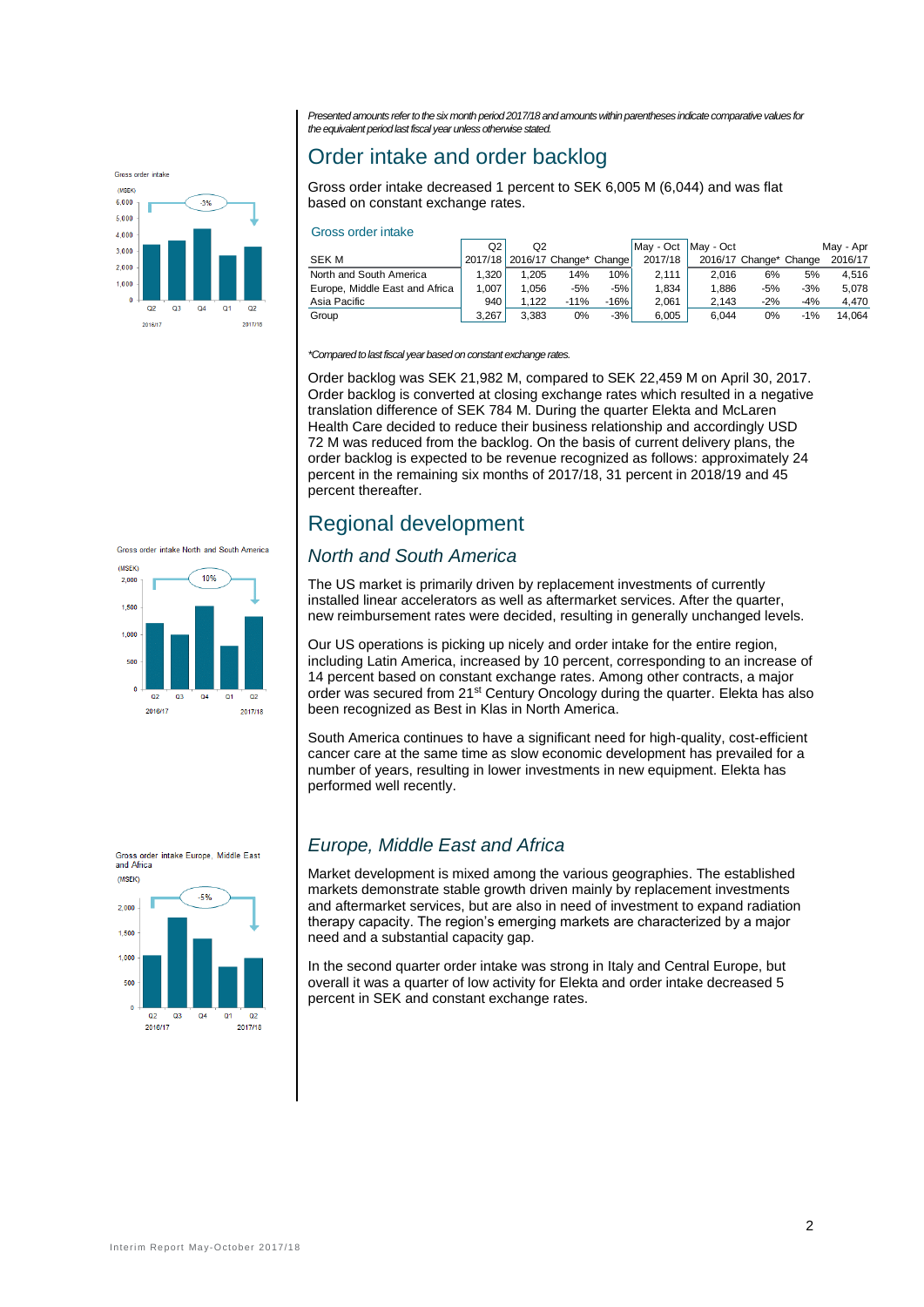Gross order intake Asia Pacific



## *Asia Pacific*

The Chinese market was strong in the quarter driven by the private sector. Elekta strengthened its leading position in the country during the quarter. We also noted healthy development in South Korea, Australia and New Zealand. The Japanese market is at a historically low level due to limited hospital investments.

Impacted by the weak Japanese market, combined with challenging comparative period, when a significant order in India was booked, order intake decreased 16 percent in the second quarter, corresponding to a decrease of 11 percent based on constant exchange rates.

# Financial ambitions fiscal year 2017/18

The objectives announced in June 2015 are on track to be fully realized during the fiscal year.

| Objectives                                                              | <b>Status</b>                                                                                                                                                                                                                                                                            |
|-------------------------------------------------------------------------|------------------------------------------------------------------------------------------------------------------------------------------------------------------------------------------------------------------------------------------------------------------------------------------|
| EBITA margin of >20 percent in fiscal year                              | On track - rolling 12 months was 16                                                                                                                                                                                                                                                      |
| 2017/18                                                                 | percent                                                                                                                                                                                                                                                                                  |
| Cost savings of SEK 700* M with full effect<br>from fiscal year 2017/18 | On track - All savings related to operating<br>expenses have been realized. In addition<br>COGS savings of SEK 150 M will be<br>realized during the fiscal year 2017/18. At<br>the same time Elekta is prioritizing to<br>continuously improve the processes to<br>further reduce costs. |
| Net working capital to sales below 5                                    | Net working capital to net sales was -6                                                                                                                                                                                                                                                  |
| percent                                                                 | percent at the end of the second quarter                                                                                                                                                                                                                                                 |

*\*Base year 2014/15, excluding currency effects.*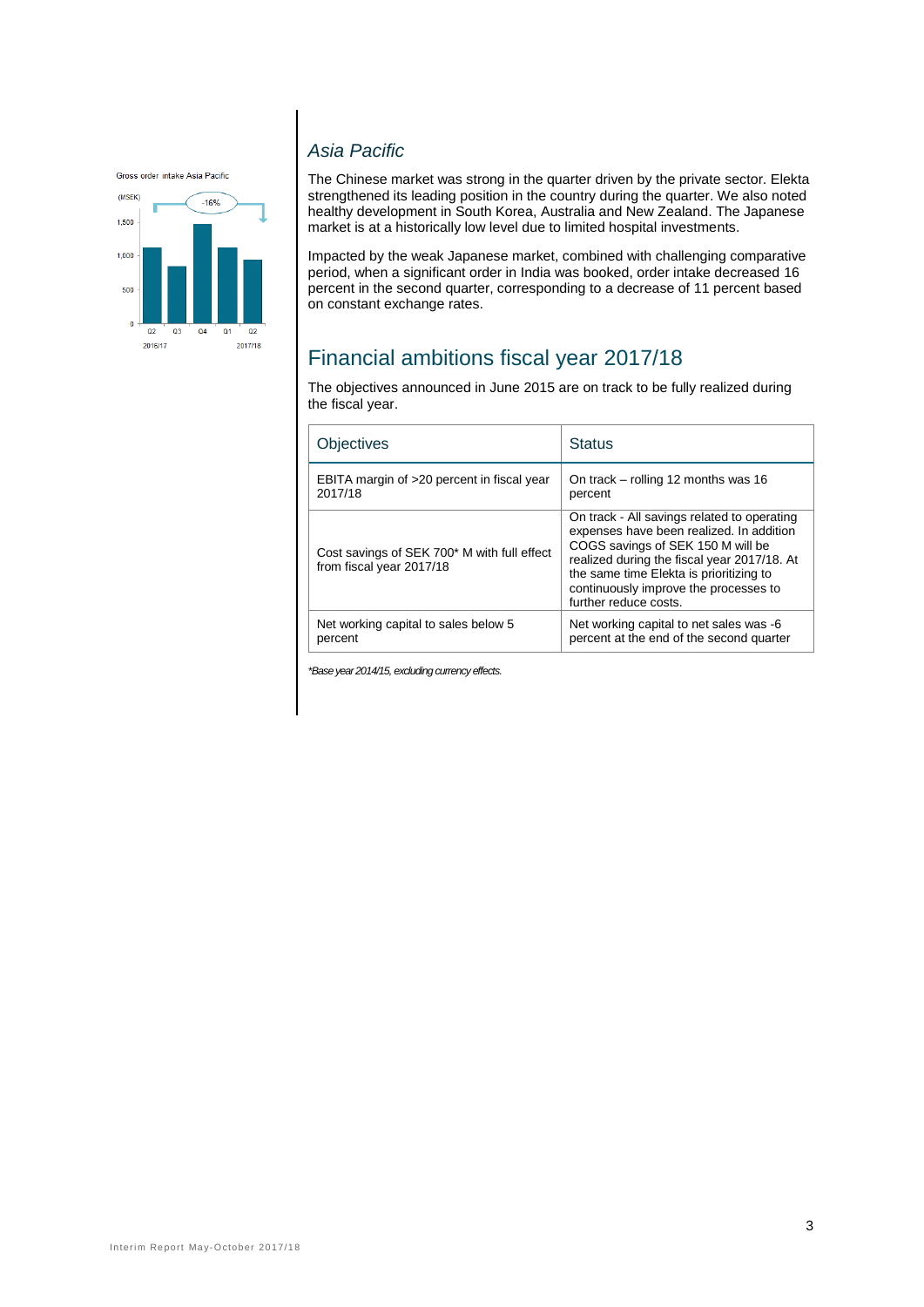# Net sales and earnings

Net sales amounted to SEK 4,971 M (4,316), an increase of 15 percent or 16 percent based on constant exchange rates. The increase is driven by strong growth in China, Western Europe, and emerging markets.

#### Net sales

|                                | Q2      | Q2      |         |        | May - Oct   May - Oct |         |         |        | May-Apr |
|--------------------------------|---------|---------|---------|--------|-----------------------|---------|---------|--------|---------|
| SEK M                          | 2017/18 | 2016/17 | Change* | Change | 2017/18               | 2016/17 | Change* | Change | 2016/17 |
| North and South America        | 950     | 971     | 2%      | $-2%$  | 1.776                 | 1.793   | 0%      | $-1%$  | 4.147   |
| Europe, Middle East and Africa | 1,093   | 713     | 54%     | 53%    | 1.850                 | 1.266   | 45%     | 46%    | 3.444   |
| Asia Pacific                   | 760     | 750     | 7%      | 1%     | 1.345                 | 1.257   | 10%     | 7%     | 3.114   |
| Group                          | 2.802   | 2.434   | 19%     | 15%    | 4,971                 | 4.316   | 16%     | 15%    | 10.704  |

*\*Compared to last fiscal year based on constant exchange rates.*

Gross margin was 42.3 percent (41.5). The increase is mainly driven by higher delivery volumes. R&D expenditure adjusted for the net of capitalization and amortization of development costs, amounted to SEK 676 M (567), equal to 14 percent (13) of net sales. EBITA before items affecting comparability and bad debts losses increased to SEK 696 M (558) representing a margin of 14 percent (13). The effect from changes in exchange rates compared with last year was approximately SEK -20 M (210) including hedges. As the transformation program and the legal dispute with Varian was completed in 2016/17, items affecting comparability were SEK 0 M (-206). Bad debt losses amounted to SEK -28 M (-29) and operating result was SEK 403 M (106).

#### Expenses

|                         |        | 2017/18 |          |        | 2016/17 |          |  |
|-------------------------|--------|---------|----------|--------|---------|----------|--|
| <b>SEK M</b>            | Q2     | Q1      | May-Oct  | Q2     | Q1      | May-Oct  |  |
| Selling expenses        | $-300$ | $-305$  | $-605$   | $-314$ | -276    | $-590$   |  |
| Administrative expenses | $-232$ | $-248$  | $-480$   | $-231$ | $-215$  | $-446$   |  |
| R&D expenses            | $-282$ | $-316$  | $-598$   | $-222$ | $-251$  | $-472$   |  |
| Total                   | $-814$ | $-869$  | $-1,682$ | $-767$ | $-742$  | $-1.508$ |  |

In the second quarter the total expenses were SEK -814 M, compared to the first quarter this is a decline of SEK 55 M. The selling and administrative expenses amounted to SEK -532 M (-545) in the second quarter, a decrease compared to last year, and also a decline compared to the first quarter this year.

Net financial items amounted to SEK -72 M (-118). The improvement is mainly related to lower interest rates as a result of refinancing in 2016/17. Profit before tax amounted to SEK 331 M (-12), tax amounted to SEK -84 M (3) and net income amounted to SEK 247 M (-9). Earnings per share amounted to SEK 0.65 (-0.03) before/after dilution. Return on shareholders' equity amounted to 6 percent (1) and return on capital employed amounted to 8 percent (3).

#### Capitalized development costs

|                                               | Q2      | Q2I     |         |                 | May - Oct   May - Oct   12 months | Mav - Apr |
|-----------------------------------------------|---------|---------|---------|-----------------|-----------------------------------|-----------|
| <b>SEK M</b>                                  | 2017/18 | 2016/17 | 2017/18 | 2016/17         | rolling                           | 2016/17   |
| Capitalization of development costs           | 146     | 134     | 274     | 239             | 570                               | 535       |
| of which R&D                                  | 146     | 134     | 273     | 239             | 568                               | 534       |
| Amortization of capitalized development costs | -96     | -781    | $-207$  | $-156$          | -431                              | $-380$    |
| of which R&D                                  | -90     | $-72$   | $-195$  | $-144$          | $-407$                            | $-356$    |
| Capitalized development costs, net            | 50      | 56      | 67      | 83              | 139                               | 155       |
| of which R&D                                  | 56      | 62      | 79      | 95 <sub>1</sub> | 162                               | 178       |

The net of capitalization and amortization of development costs in the R&D function decreased to SEK 79 M (95). Amortization of capitalized development costs amounted to SEK 207 M (156).

## Investments and depreciation

Investments in intangible assets were SEK 274 M (244) and investments in tangible assets were SEK 111 M (52). Investments in intangible assets are related to ongoing R&D programs. The increase was mainly related to investments in the commercialization of Elekta Unity. Amortization of intangible assets and depreciation of tangible fixed assets amounted to a total of SEK 339 M (294). The increase refers mainly to amortizations relating to Elekta Unity.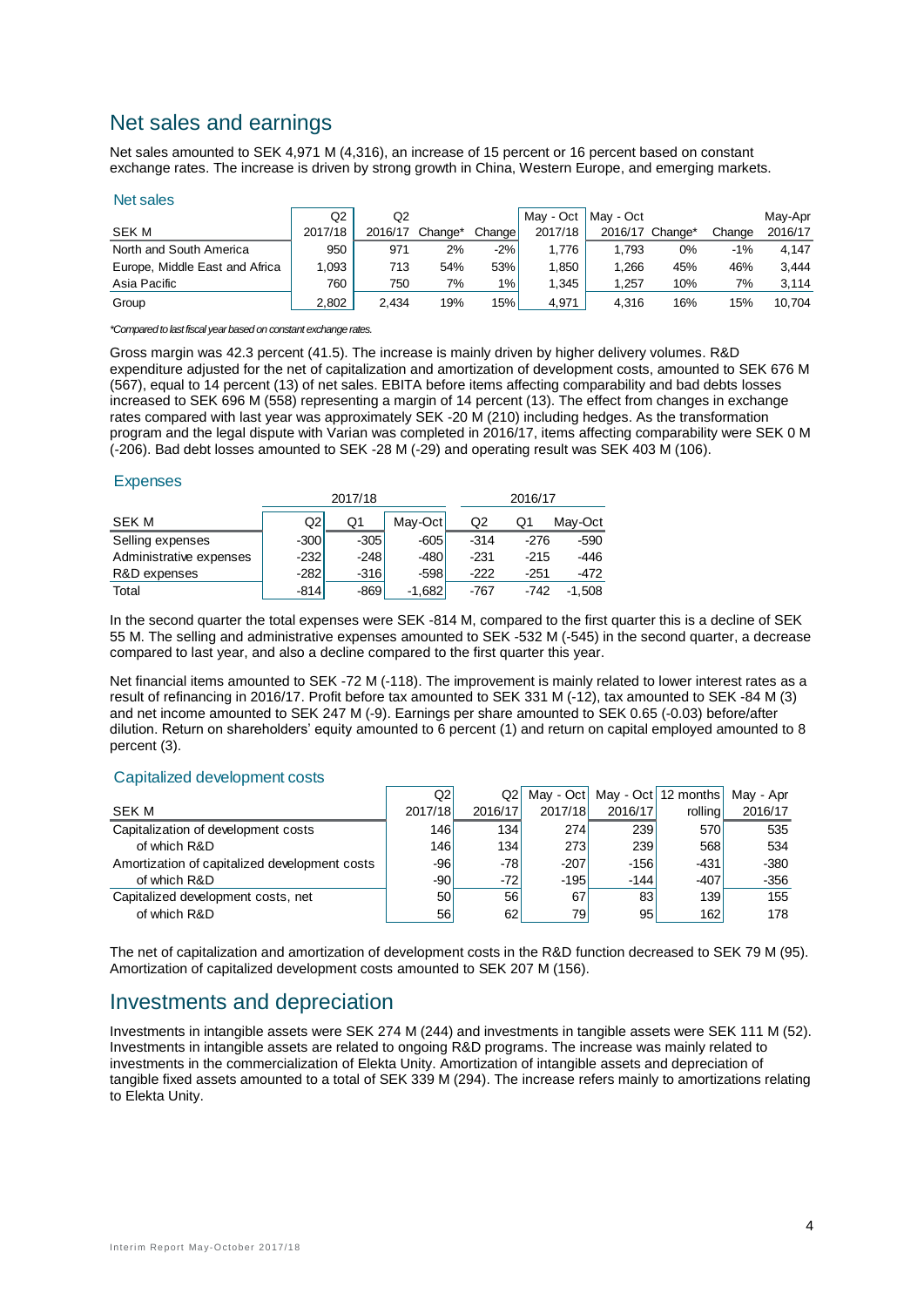# Cash flow

Cash flow from operating activities improved to SEK 478 M (202). The operational cash conversion for rolling 12 months was 131 percent (147). Cash flow after continuous investments was SEK 131 M (-194). The cash flow improvement was mainly due to higher earnings.

#### Cash flow (extract)

|                                       | Q2      | Q2      | May-Oct | May-Oct | 12 months | May - Apr |
|---------------------------------------|---------|---------|---------|---------|-----------|-----------|
| SEK M                                 | 2017/18 | 2016/17 | 2017/18 | 2016/17 | rolling   | 2016/17   |
| Operating cash flow                   | 483     | 142     | 547     | 105     | 1.209     | 767       |
| Change in working capital             | -80     | 200     | $-68$   | 97      | 886       | 1,051     |
| Cash flow from operating activities   | 403     | 342     | 478     | 202     | 2.095     | 1,819     |
| Continuous investments                | $-177$  | $-228$  | -347    | $-396$  | $-725$    | $-774$    |
| Cashflow after continuous investments | 226     | 114     | 131     | $-194$  | 1.370     | 1.045     |
| Operational cash conversion           | 76%     | 118%    | 64%     | 51%     | 131%      | 145%      |

## Working capital

Net working capital decreased to SEK -636 M (377), corresponding to -6 percent (4) of net sales.

#### Working capital

|                                    | Oct 31. | Oct 31, | Jul 31, | Apr 30, |
|------------------------------------|---------|---------|---------|---------|
| <b>SEK M</b>                       | 2017    | 2016    | 2017    | 2017    |
| Working capital assets             |         |         |         |         |
| Inventories                        | 1,102   | 1,259   | 1,076   | 936     |
| Accounts receivable                | 3,120   | 3,320   | 3,032   | 3,726   |
| Accrued income                     | 1,545   | 2,041   | 1,467   | 1,640   |
| Other operating receivables        | 917     | 796 *   | 878     | 802     |
| Sum working capital assets         | 6,683   | 7,416   | 6,453   | 7,104   |
| <b>Working capital liabilities</b> |         |         |         |         |
| Accounts payable                   | 970     | 835     | 806     | 1,000   |
| Advances from customers            | 2,440   | 2,439   | 2,537   | 2,531   |
| Prepaid income                     | 1,764   | 1,561   | 1,704   | 1,874   |
| Accrued expenses                   | 1,742   | 1,813   | 1,611   | 1,875   |
| Short-term provisions              | 172     | 218     | 196     | 231     |
| Other current liabilities          | 230     | 173     | 212     | 281     |
| Sum working capital liabilities    | 7,319   | 7,039   | 7,066   | 7,792   |
| Net working capital                | $-636$  | 377     | $-613$  | $-688$  |
| % of 12 months net sales           | $-6%$   | 4%      | $-6%$   | -6%     |

*\* Adjusted for interest-bearing receivables of SEK -4 M.*

As a consequence of the produce to order process implemented in 2016/17, lead times have decreased compared to last year which reduced Days Sales Outstanding (DSO) to 15 days (47). Europe, Middle East and Africa, and Asia Pacific regions improved compared to last year, and North and South America is still showing negative DSO. In the quarter DSO increased, mostly from Region Europe, Middle East and Africa, primarily due to projects in the Middle East.

#### Days Sales Outstanding (DSO)

|                                | Oct 31 | Oct 31. | Jul 31. | Apr 30, |
|--------------------------------|--------|---------|---------|---------|
| <b>SEK M</b>                   | 2017   | 2016    | 2017    | 2017    |
| North and South America        | -40    | -41     | $-40$   | -35     |
| Europe, Middle East and Africa | 67     | 112     | 45      | 74      |
| Asia Pacific                   | 27     | 83      | 33      | 84      |
| Group                          | 15     | 47      |         | 33      |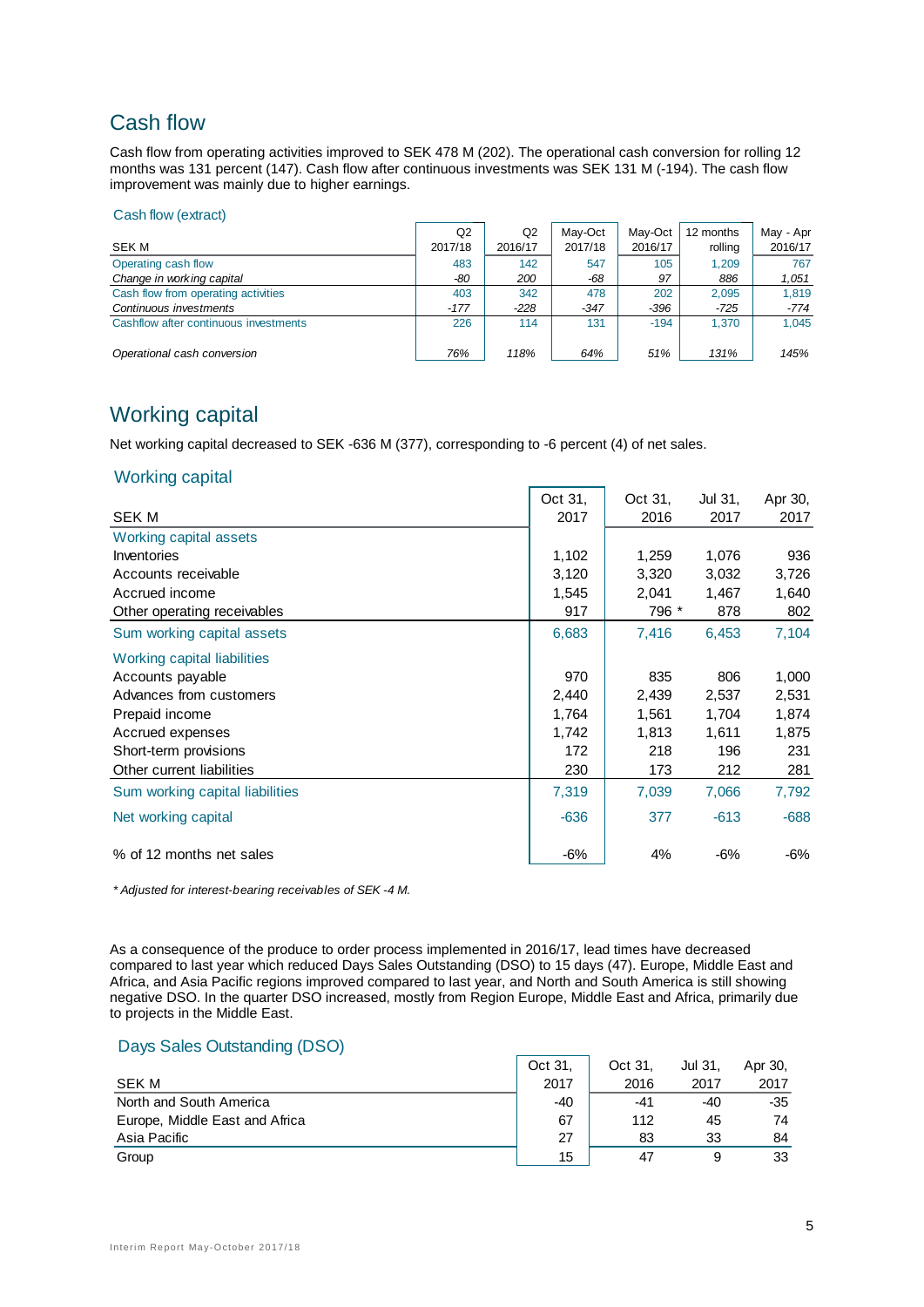# Financial position

Cash and cash equivalents and short-term investments amounted to SEK 3,214 M (3,383 on April 30, 2017) and interest-bearing liabilities amounted to SEK 5,149 M (5,272 on April 30, 2017). Net debt amounted to SEK 1,936 M (1,889 on April 30, 2017) and the net debt/equity ratio was 0.29 (0.28 on April 30, 2017).

#### Net debt

|                                                      | Oct 31.  | Oct 31.  | Jul 31.  | Apr 30,  |
|------------------------------------------------------|----------|----------|----------|----------|
| SEK M                                                | 2017     | 2016     | 2017     | 2017     |
| Long-term interest-bearing liabilities               | 4.726    | 3.290    | 4.650    | 5.272    |
| Short-term interest-bearing liabilities              | 423      | 1.890    | 421      | $\Omega$ |
| Cash and cash equivalents and short-term investments | $-3.214$ | $-2.121$ | $-3.158$ | $-3.383$ |
| Net debt                                             | 1,936    | 3.060    | 1.912    | 1.889    |

The exchange rate effect from the translation of cash and cash equivalents amounted to SEK -78 M (195). The translation difference in interest-bearing liabilities amounted to SEK -129 M (225). Other comprehensive income was affected by exchange rate differences from translation of foreign operations amounting to SEK -132 M (506).

The change in unrealized exchange rate effects from effective cash flow hedges reported in other comprehensive income amounted to SEK 38 M (-233). The closing balance of unrealized exchange rate effects from effective cash flow hedges amounted to SEK 73 M (-224) exclusive of tax.

On June 29 Elekta AB entered into a new five year revolving credit facility for EUR 200 M, primarily intended to be used as a back-up financing. The previously existing EUR 175 M revolving credit facility with maturity in May 2018 was cancelled in connection with the signing of the new facility.

## Significant events during the reporting period

## *Changes to Executive Management Team*

Gustaf Salford was appointed Chief Financial Officer effective July 1, 2017. He succeeded Håkan Bergström. Steven Wort was appointed Chief Operating Officer effective September 1, 2017. He is an Elekta veteran and succeeded Johan Sedihn.

Ioannis Panagiotelis was appointed Chief Marketing and Sales Officer (CMSO) effective August 23, 2017. All Elekta markets report to the CMSO except China and North America; they report directly to the CEO.

## *New humediQ legal dispute*

As earlier reported an arbitration tribunal in London issued an award in the dispute between two Elekta group companies and humediQ GmbH in May 2016. humediQ GmbH has now initiated a new arbitration against the same Elekta group companies and arising out of the same agreement as the previous arbitration. Elekta believes that the claims are meritless and will vigorously defend itself.

## *Investigation in Italy*

As communicated in November 2015, Elekta's subsidiary in Italy and some former employees are suspected of interfering with public procurement processes. Elekta provided all requested information to the Italian authorities during the investigation which closed in August 2016. Elekta has zero tolerance for any deviation from the code of conduct and clear corporate policies and procedures in place. The Judge of the Milan Court declared on July 3, 2017 lack of jurisdiction and the case is referred to the Prosecution Office of Monza.

#### *McLaren Health Care and Elekta mutually terminate long-term agreement*

Michigan-based McLaren Health Care and Elekta have mutually agreed to terminate their business agreement from December 2013. McLaren Health Care and Elekta will continue their business relationship, but on a smaller scale.

## Significant events after the reporting period

## *Changes to Executive Management Team*

Paul Bergström was appointed EVP Global Services, effective November 1, 2017.

#### *Elekta MR-linac functionality and CE mark update*

On November 10, 2017, Elekta announced that the company extended the final stage of the development and testing of Elekta Unity in order to finalize and validate the linac control system, as well as ensure that customers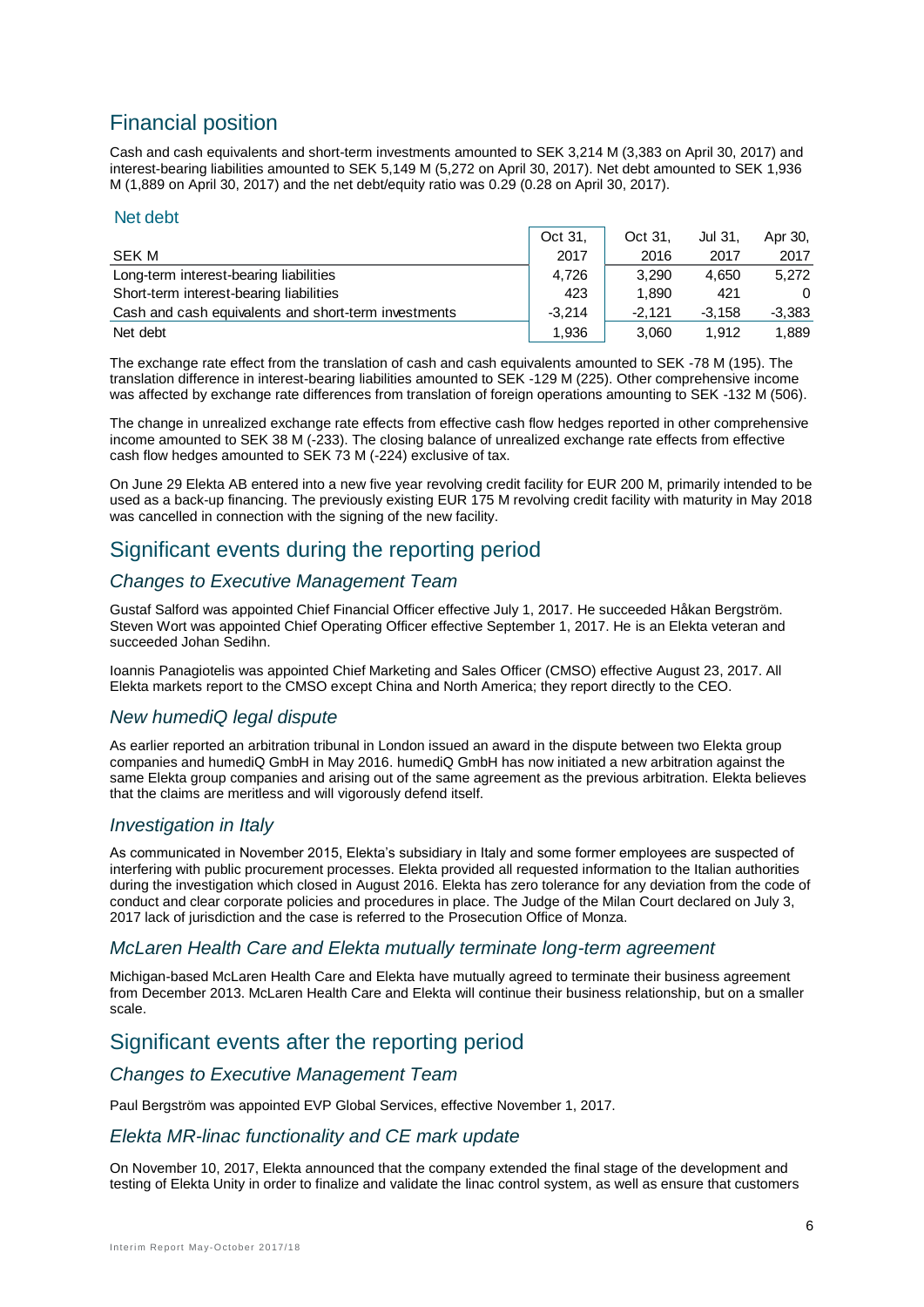can make use of the full potential of high-field functional MRI imaging from day one. Consequently, CE mark for Unity is currently expected during the first half of 2018 instead of the end of 2017.

## **Employees**

The average number of employees during the period was 3,692 (3,550). The increase compared to previous year is mainly related to investments in research and development.

The average number of employees in the Parent Company was 29 (27).

## Shares

Total number of registered shares on October 31, 2017 was 383,568,409 of which 14,980,769 were A-shares and 368,587,640 B-shares. On October 31, 2017 1,541,368 shares were treasury shares held by Elekta.

## Risks and uncertainties

Elekta's presence in a large number of geographical markets exposes the Group to political and economic risks on a global scale and/or in individual countries. United Kingdom's decision to leave the European Union, as an example, might lead to economic uncertainty that may impact Elekta since an important part of the business is located in the United Kingdom.

The competitive landscape for Elekta is continuously changing. The medical equipment industry is characterized by technological developments and continuous improvements of industrial know-how, resulting in companies launching new products and improved methods for treatment. Elekta strives to be the leader in innovation and offer the most competitive product portfolio, developed in close collaboration with key research leaders in the field. To secure the proceeds of research investments, it is of importance that such new products and new technology are protected from the risk of improper use by competitors. When possible and deemed appropriate, Elekta protects its intellectual property rights by patents, copyrights and trademark registrations. Elekta carefully monitors intellectual property rights of third parties, but third parties may still direct infringement claims against Elekta which may lead to time-consuming and costly legal disputes as well as business interruption and other limitations in operations.

Elekta sells solutions through its direct sales force and through an external network of agents and distributors. The Company's continued success is dependent on the ability to establish and maintain successful relationships with customers. Elekta is continuously evaluating how to enter new markets, considering both the opportunities and the risks involved. There are regulatory registration requirements with each new market that potentially could delay product introductions and certifications. The stability of the political system in certain countries and the security situation for employees traveling to exposed areas are constantly evaluated. Corruption is a risk and an obstacle for development and growth in some countries. Elekta has implemented a specific anti-corruption policy to guide the business as it aims to be in line with national and international regulations and best practices against corruption as well as third party risk management processes.

Elekta's operations comprise several markets that expose the Group to a vast number of laws, regulations, policies and guidelines regarding, for example, health, security, environmental matters, trade restrictions, competition and delivery of products. Elekta's quality systems describe these requirements, which are reviewed and certified by external supervisory bodies and are regularly inspected by authorities in applicable countries, for example, the US FDA. Noncompliance of, for example, safety regulations can result in delayed or stopped deliveries of products. Changes in regulations and rules might also increase Elekta's costs and delay the development and introduction of new products.

Elekta depends also on the capability of producing advanced medical equipment, which requires highly qualified personnel. The Company's ability to attract and retain qualified personnel and management has a significant impact on the future success of the Group.

Weak economic development and high levels of public debt might, in some markets, mean less availability of financing for private customers and reduced future healthcare spending by governments. Political decisions that could impact the healthcare reimbursement systems also constitute a risk factor. Elekta's ability to commercialize products is dependent on the reimbursement level that hospitals and clinics can obtain for different types of treatments. Alterations in the existing reimbursement systems related to medical products, or implementation of new regulations, might impact future product mix in specific markets.

Elekta's delivery of treatment equipment relies largely on customers' readiness to receive the delivery at site. Depending on contractual payment terms, a delay can result in postponed invoicing and also affect timing of revenue recognition. The Group's credit risks are normally limited since customer operations are, to a large extent, financed either directly or indirectly by public funds.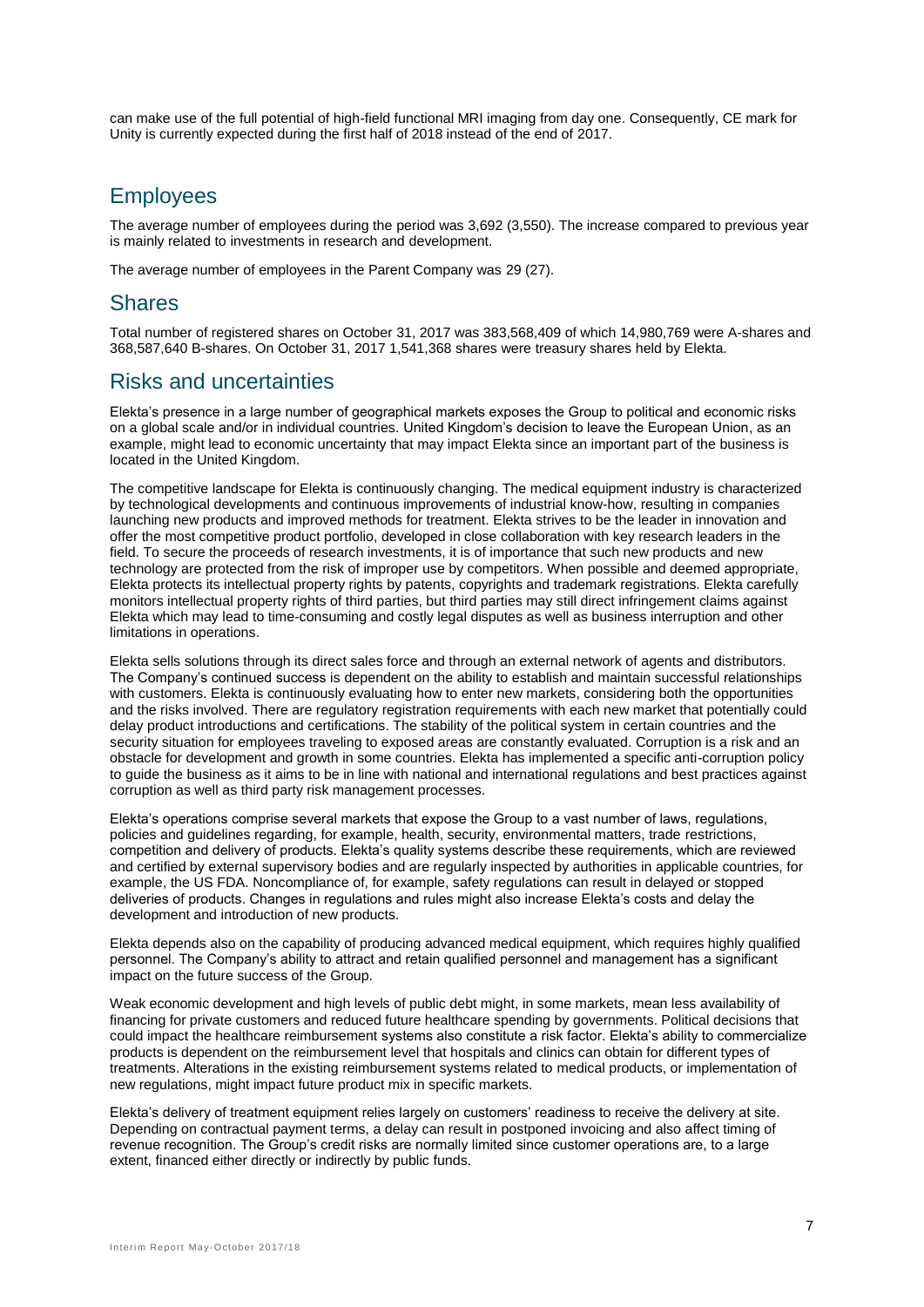Elekta depends on a number of suppliers for components. There is a risk that delivery difficulties might occur due to circumstances beyond Elekta's control. Critical suppliers are regularly followed up regarding delivery precision and quality of components.

Elekta's operations within research and development, production, distribution, marketing and administration depend on a large number of advanced IT systems and IT solutions. Routines and procedures are applied in order to protect the hardware, software and information against damages, manipulations, loss or incorrect use. If these systems and solutions should be affected by any interference resulting in loss of information it might have a negative impact on Elekta's operations, result and financial position.

In its operations, Elekta is subject to a number of financial risks primarily related to exchange rate fluctuations. In the short term, the effect of currency movements is reduced through forward contracts. Hedging is conducted on the basis of expected net sales over a period of up to 24 months. The scope of the hedging is determined by the Company's assessment of currency risks. Risk exposure is regulated through a financial policy established by the Board of Directors. The overall responsibility for handling the Group's financial risks, and developing methods and guidelines for dealing with financial risks, rests with the executive management and the finance function. For more detailed information regarding these risks, see Note 2 in the Annual Report 2016/17.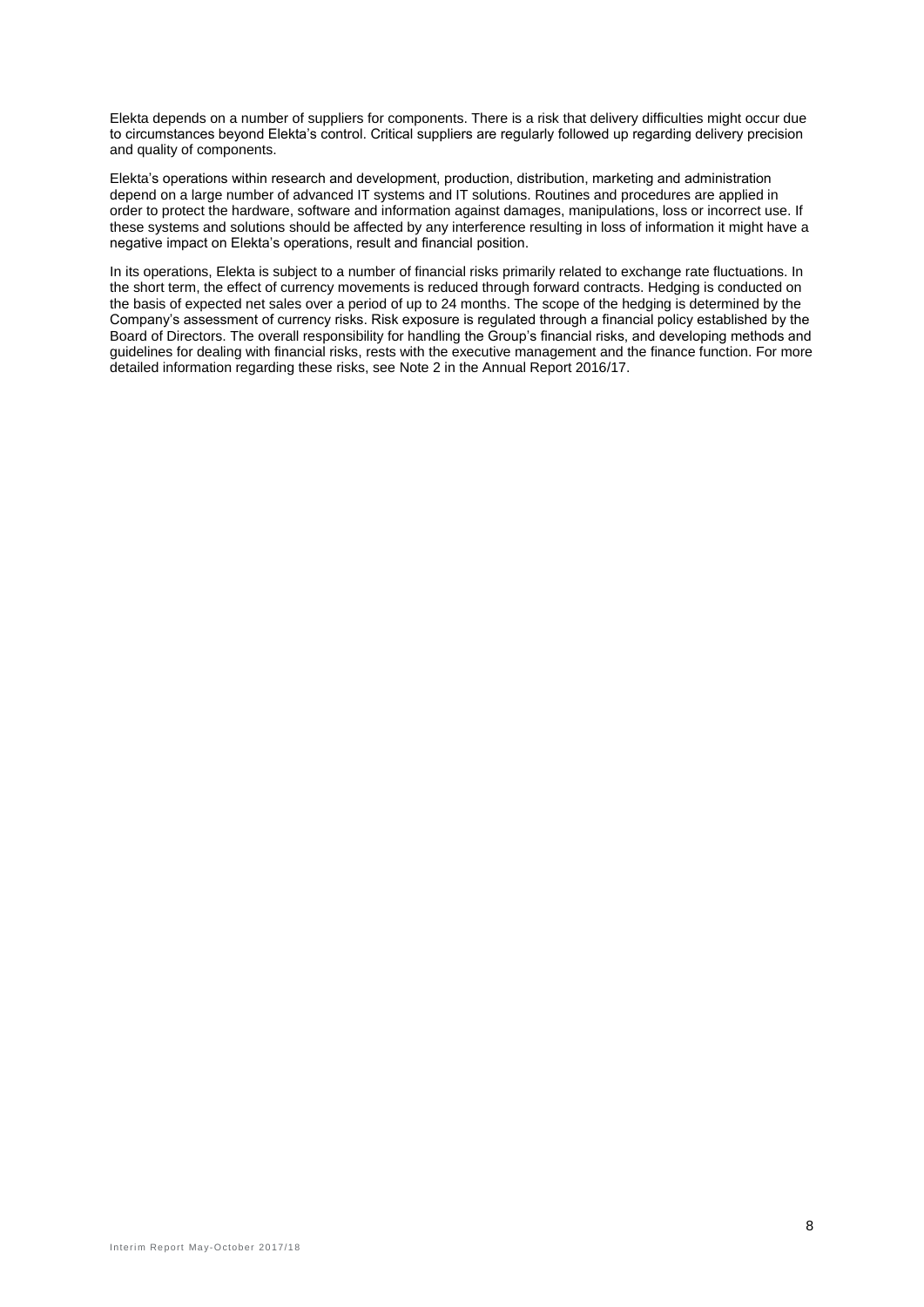The Board of Directors and CEO declare that the undersigned interim report provides a fair overview of the parent company's and Group's operations, their financial position and performance, and describes material risks and uncertainties facing the parent company and other companies in the Group.

Stockholm, November 30, 2017

Laurent Leksell Chairman of the Board

Annika Espander Jansson Member of the Board

Luciano Cattani Member of the Board

Caroline Leksell Cooke Member of the Board

Birgitta Stymne Göransson Member of the Board

Wolfgang Reim Member of the Board

Jan Secher Member of the Board

Richard Hausmann CEO and President Tomas Puusepp Member of the Board

Johan Malmquist Member of the Board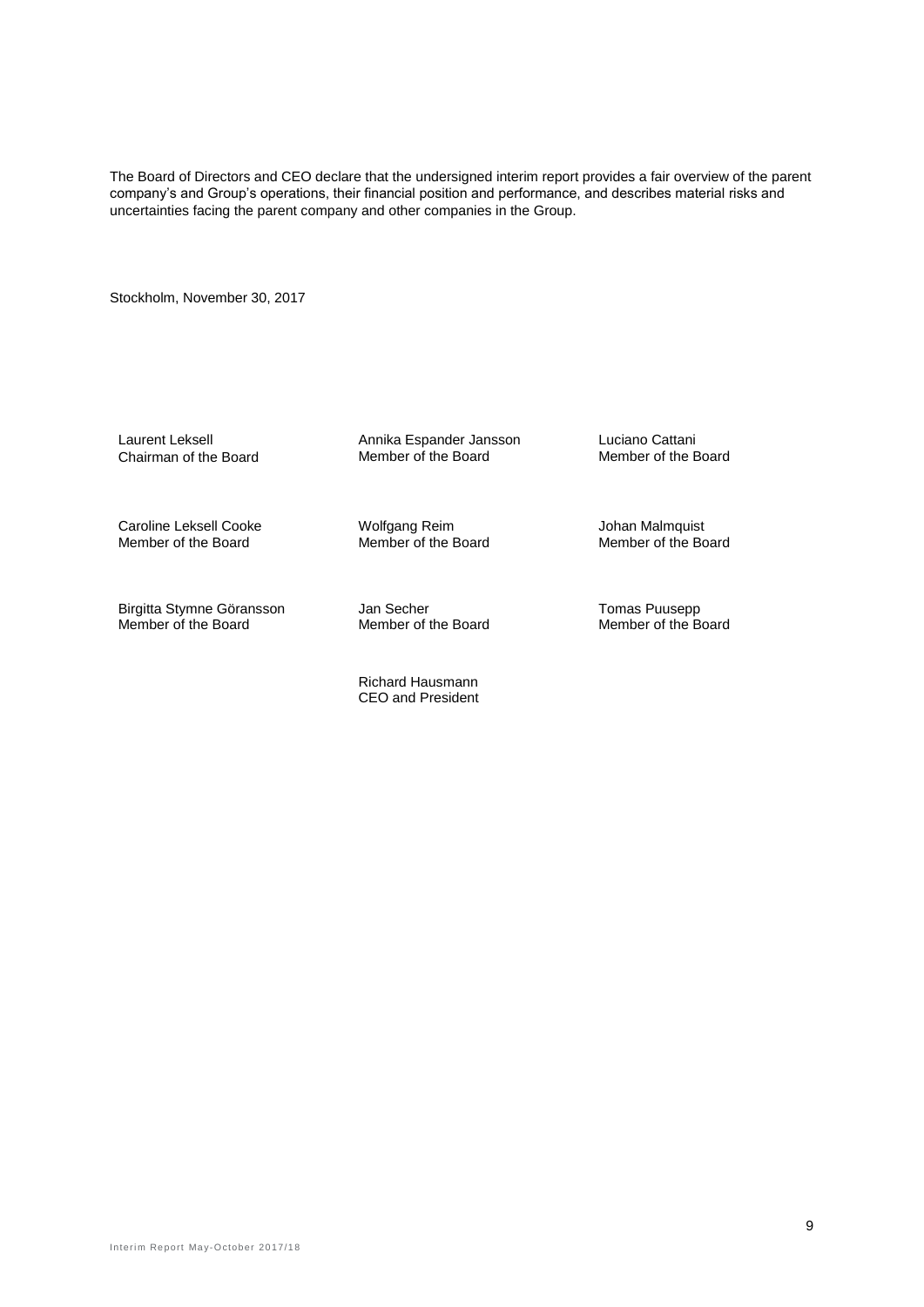# Auditor's report

Elekta AB (publ), reg.no. 556170-4015

#### *Introduction*

We have reviewed the condensed interim financial information (interim report) of Elekta AB (publ) as of 31 October 2017 and the six-month period then ended. The Board of Directors and the CEO are responsible for the preparation and presentation of the interim financial information in accordance with IAS 34 and the Swedish Annual Accounts Act. Our responsibility is to express a conclusion on this interim report based on our review.

#### *Scope of review*

We conducted our review in accordance with the International Standard on Review Engagements ISRE 2410, Review of Interim Report Performed by the Independent Auditor of the Entity. A review consists of making inquiries, primarily of persons responsible for financial and accounting matters, and applying analytical and other review procedures. A review is substantially less in scope than an audit conducted in accordance with International Standards on Auditing, ISA, and other generally accepted auditing standards in Sweden. The procedures performed in a review do not enable us to obtain assurance that we would become aware of all significant matters that might be identified in an audit. Accordingly, we do not express an audit opinion.

#### *Conclusion*

Based on our review, nothing has come to our attention that causes us to believe that the interim report is not prepared, in all material respects, in accordance with IAS 34 and the Swedish Annual Accounts Act, regarding the Group, and with the Swedish Annual Accounts Act, regarding the Parent Company.

Stockholm, November 30, 2017

PricewaterhouseCoopers AB

Authorized Public Accountant Auditor in charge

Johan Engstam Camilla Samuelsson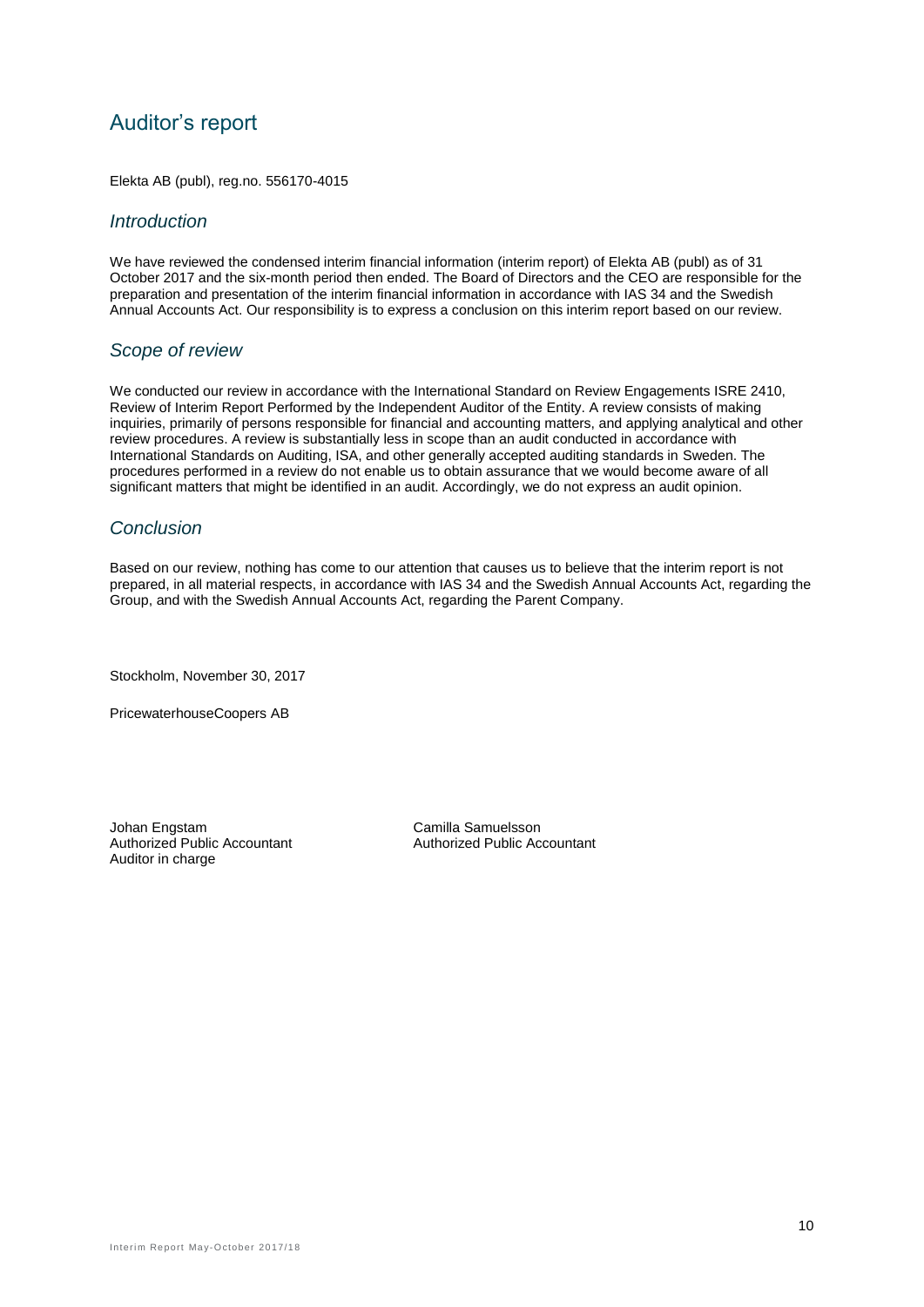# Accounting principles

This interim report is prepared, with regard to the Group, according to IAS 34 and the Swedish Annual Accounts Act and, with regard to the Parent Company, according to the Swedish Annual Accounts Act and RFR 2. The accounting principles applied correspond to those presented in Note 1 of the Annual Report 2016/17.

#### *Implementation of new accounting principles*

The preparation for the implementation of IFRS 9 *Financial instruments* and IFRS 15 *Revenue from Contracts with Customers* as per May 1, 2018 is ongoing.

For IFRS 9 the current assessment is that the implementation of the standard will not have any material impact on the Group's financial position or result. Areas that will be further evaluated relate to classification of receivables and the effect on the bad debt provision from replacing the incurred loss model currently applied for impairment with an expected loss model.

For IFRS 15 a one-time effect is expected to be reported in equity mainly relating to the timing for revenue recognition of treatment solutions. With the present policy, treatment solutions are revenue recognized when risks and rewards are transferred to the customer, which is normally at the time of shipment. According to IFRS 15 revenue recognition should occur at the time of transfer of control to the customer, which according to Elekta's assessment is when the treatment solution is ready for installation at the customer's site. As under the present policy, some agreements with customers stipulate terms under which transfer of control occurs at the time of acceptance. The financial impact that will be reported in equity on transition will primarily depend on the number of treatment solutions that are shipped but are not yet ready for installation at the customer's site at this point in time. Other less significant financial effects are also expected from the transition, mainly relating to changes in the allocation of the transaction price to various performance obligations. The Group is currently performing a more detailed assessment of the impact from the implementation of IFRS 15, both from an operational and financial perspective. This exercise is still ongoing and therefore it is not practicably possible to disclose reliable estimates of the expected financial effects.

# Exchange rates

| Country              | Currency   | Average rate |           |          |         |         | <b>Closing rate</b> |                          |       |
|----------------------|------------|--------------|-----------|----------|---------|---------|---------------------|--------------------------|-------|
|                      |            | May - Oct    | May - Oct |          | Oct 31, | Oct 31. | Apr 30,             | Change *                 |       |
|                      |            | 2017/18      | 2016/17   | Change * | 2017    | 2016    |                     | 2017 12 months Change ** |       |
| Euroland             | EUR        | 9.622        | 9.437     | 2%       | 9.722   | 9.869   | 9.630               | $-1%$                    | 1%    |
| <b>Great Britain</b> | <b>GBP</b> | 10.868       | 11.401    | -5%      | 11.037  | 10.972  | 11.439              | 1%                       | -4%   |
| Japan                | JPY        | 0.075        | 0.080     | -7%      | 0.074   | 0.086   | 0.079               | $-14%$                   | $-7%$ |
| <b>United States</b> | 1 USD      | 8.346        | 8.427     | $-1%$    | 8.355   | 9.010   | 8.840               | $-7%$                    | -5%   |

*\* October 31, 2017 vs October 31, 2016*

*\*\* October 31, 2017 vs April 30, 2017*

Regarding foreign Group companies, order intake and income statements are translated at average exchange rates for the reporting period, while order backlog and balance sheets are translated at closing exchange rates.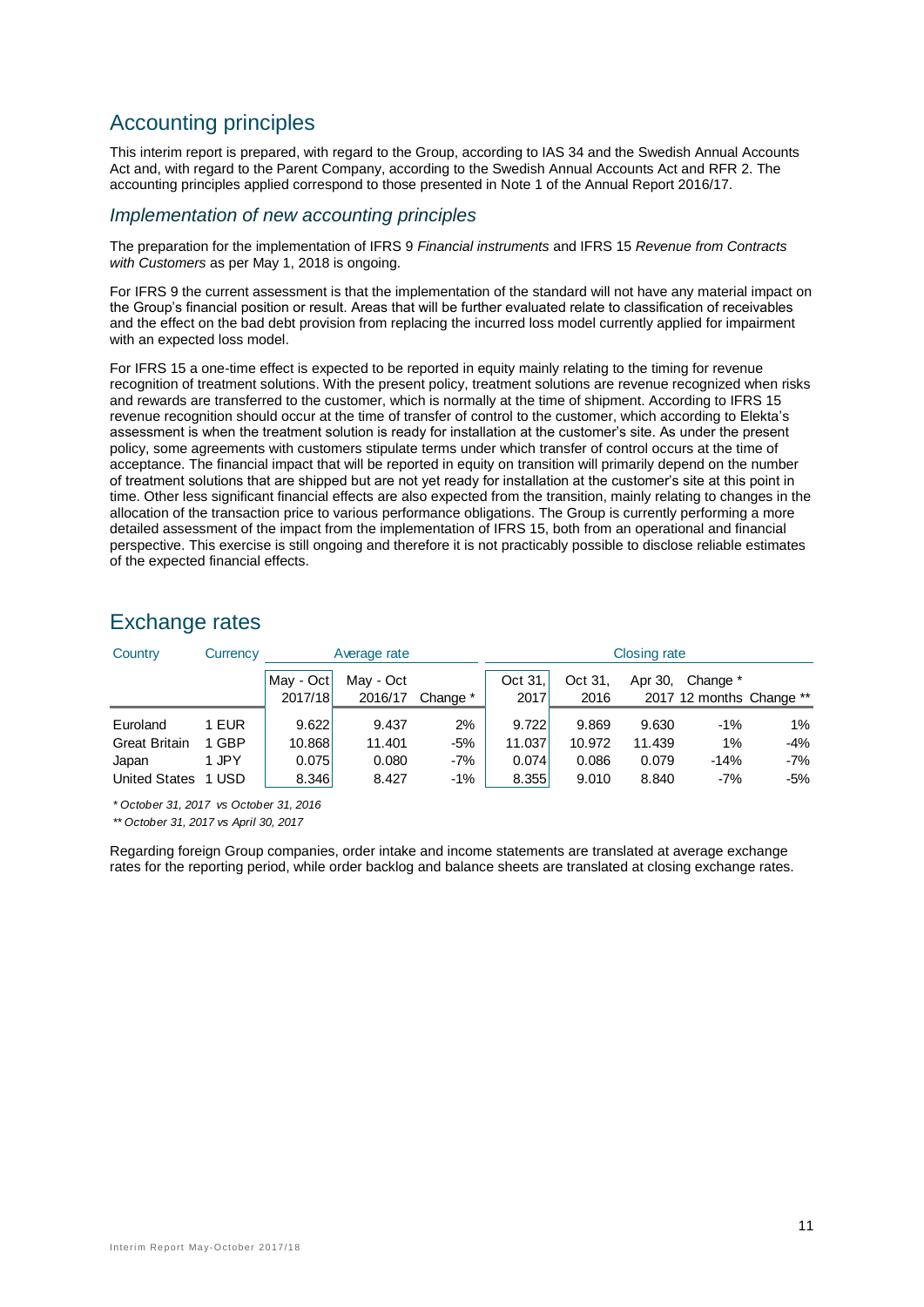#### CONSOLIDATED INCOME STATEMENT AND STATEMENT OF COMPREHENSIVE INCOME

| <b>INCOME STATEMENT</b>                                                   | Q <sub>2</sub> |                | May - Oct    | May - Oct          | 12 months    |                      |
|---------------------------------------------------------------------------|----------------|----------------|--------------|--------------------|--------------|----------------------|
| <b>SEK M</b>                                                              | 2017/18        | Q2<br>2016/17  | 2017/18      | 2016/17            | rolling      | May - Apr<br>2016/17 |
| Net sales                                                                 | 2,802          | 2,434          | 4,971        | 4,316              | 11,359       | 10,704               |
| Cost of products sold                                                     | $-1,620$       | $-1,409$       | $-2,870$     | $-2,527$           | $-6,620$     | $-6,277$             |
| Gross income                                                              | 1,183          | 1,025          | 2,101        | 1,789              | 4,739        | 4,427                |
| Selling expenses                                                          | $-300$         | $-314$         | $-605$       | $-590$             | $-1,180$     | $-1,165$             |
| Administrative expenses                                                   | $-232$         | $-231$         | $-480$       | $-446$             | $-962$       | $-928$               |
| R&D expenses                                                              | $-282$         | $-222$         | $-598$       | -472               | $-1,144$     | $-1,018$             |
| Exchange rate differences                                                 | $-4$           | $-1$           | $-16$        | 32                 | $-249$       | $-201$               |
| Operating result before items affecting comparability                     | 365            | 257            | 403          | 313                | 1,205        | 1,115                |
| Items affecting comparability                                             |                | $-117$         |              | $-206$             | $-312$       | $-518$               |
| <b>Operating result</b>                                                   | 365            | 140            | 403          | 106                | 895          | 598                  |
| Result from participations in associates                                  |                | 2              | 3            | 5                  | $-19$        | $-17$                |
| Interest income                                                           | 16             | $\overline{7}$ | 23           | 11                 | 43           | 31                   |
| Interest expenses and similar items                                       | $-52$          | -74            | -97          | $-136$             | $-232$       | $-271$               |
| Exchange rate differences                                                 |                | $-1$           | $-1$         | $\overline{2}$     | -4           | $-1$                 |
| Profit before tax                                                         | 332            | 73             | 331          | $-12$              | 683          | 340                  |
| Income taxes                                                              | $-84$          | $-18$          | -84          | 3                  | $-301$       | $-214$               |
| Net income                                                                | 247            | 55             | 247          | -9                 | 382          | 126                  |
| Net income attributable to:                                               |                |                |              |                    |              |                      |
| Parent Company shareholders                                               | 247            | 55             | 247          | $-10$              | 382          | 125                  |
| Non-controlling interests                                                 | $\Omega$       | 0              | $\Omega$     |                    | $\Omega$     |                      |
|                                                                           |                | 0.14           |              |                    |              | 0.33                 |
| Earnings per share before dilution, SEK                                   | 0.65<br>0.65   | 0.14           | 0.65<br>0.65 | $-0.03$<br>$-0.03$ | 1.01<br>1.01 | 0.33                 |
| Earnings per share after dilution, SEK                                    |                |                |              |                    |              |                      |
| STATEMENT OF COMPREHENSIVE INCOME                                         |                |                |              |                    |              |                      |
| <b>SEK M</b>                                                              |                |                |              |                    |              |                      |
| Net income                                                                | 247            | 55             | 247          | -9                 | 382          | 126                  |
| Other comprehensive income:                                               |                |                |              |                    |              |                      |
| Items that will not be reclassified to the income statement:              |                |                |              |                    |              |                      |
| Remeasurements of defined benefit pension plans                           |                | 0              |              | $\mathbf 0$        | 1            | $\mathbf{1}$         |
| Tax                                                                       |                | $\mathbf 0$    |              | 0                  | $\Omega$     | $\mathbf 0$          |
| Total items that will not be reclassified to the income statement         |                | $\mathbf 0$    |              | $\Omega$           | 1            | $\mathbf{1}$         |
| Items that subsequently may be reclassified to the income statement:      |                |                |              |                    |              |                      |
| Revaluation of cash flow hedges                                           | -8             | $-92$          | 38           | -233               | 305          | 34                   |
| Translation differences from foreign operations                           | 168            | 202            | $-132$       | 506                | $-274$       | 364                  |
| Tax                                                                       | $\overline{2}$ | 18             | -8           | 45                 | $-60$        | $-7$                 |
| Total items that subsequently may be reclassified to the income statement | 162            | 128            | $-102$       | 318                | $-29$        | 391                  |
| Other comprehensive income for the period                                 | 162            | 128            | $-102$       | 318                | $-28$        | 392                  |
| Total comprehensive income for the period                                 | 409            | 183            | 145          | 309                | 354          | 518                  |
| Comprehensive income attributable to:                                     |                |                |              |                    |              |                      |
| Parent Company shareholders                                               | 409            | 182            | 145          | 308                | 354          | 517                  |
|                                                                           | $\Omega$       | 1              | $\Omega$     | 1                  | $\Omega$     | 1                    |
| Non-controlling interests                                                 |                |                |              |                    |              |                      |

#### RESULT OVERVIEW

| <b>NEQUEL UVERVIEW</b>                                         |                 |         |           |           |           |           |
|----------------------------------------------------------------|-----------------|---------|-----------|-----------|-----------|-----------|
|                                                                | Q2              | Q2      | May - Oct | May - Oct | 12 months | May - Apr |
| SEK M                                                          | 2017/18         | 2016/17 | 2017/18   | 2016/17   | rolling   | 2016/17   |
| Operating result/EBIT before items affecting comparability     | <b>365</b>      | 257     | 403       | 313       | 1.205     | 1.115     |
| Bad debt losses                                                | 18 <sup>l</sup> | 23      | 28        | 29        | 45        | 46        |
| Amortization:                                                  |                 |         |           |           |           |           |
| Capitalized development costs                                  | 96              | 78      | 207       | 156       | 431       | 380       |
| Assets relating to business combinations                       | 30 <sup>1</sup> | 33      | 59        | 60        | 118       | 119       |
| EBITA before items affecting comparability and bad debt losses | 509             | 391     | 696       | 558       | 1.799     | 1,661     |
|                                                                |                 |         |           |           |           |           |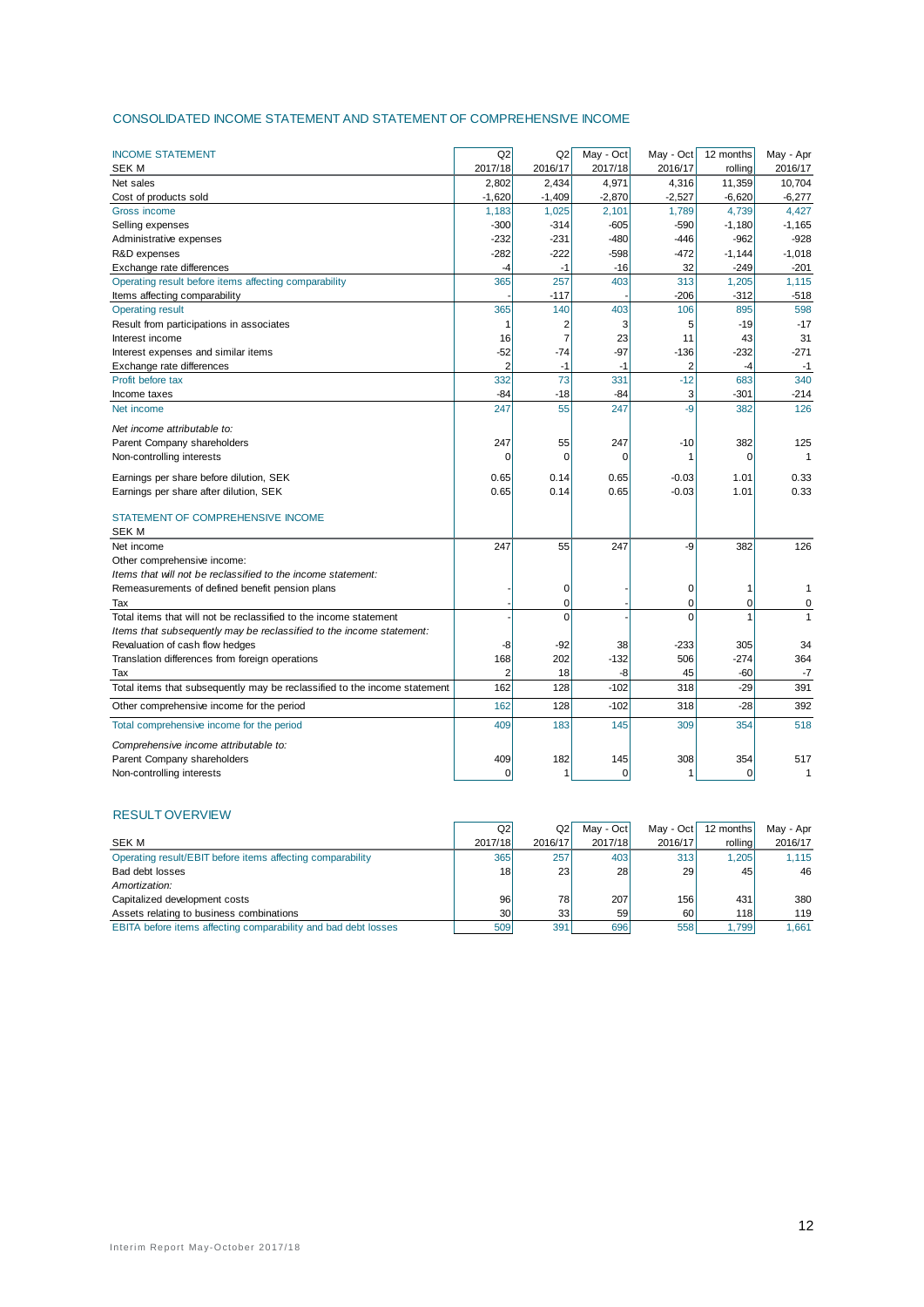## CONSOLIDATED BALANCE SHEET

|                                         | Oct 31, | Oct 31, | Apr 30, |
|-----------------------------------------|---------|---------|---------|
| <b>SEK M</b>                            | 2017    | 2016    | 2017    |
| Non-current assets                      |         |         |         |
| Intangible assets                       | 8,541   | 8,797   | 8,704   |
| Tangible fixed assets                   | 812     | 785     | 795     |
| <b>Financial assets</b>                 | 279     | 369     | 308     |
| Deferred tax assets                     | 310     | 300     | 375     |
| <b>Total non-current assets</b>         | 9,943   | 10,251  | 10,181  |
| <b>Current assets</b>                   |         |         |         |
| Inventories                             | 1,102   | 1,259   | 936     |
| Accounts receivable                     | 3,120   | 3,320   | 3,726   |
| Accrued income                          | 1,545   | 2,041   | 1,640   |
| Current tax assets                      | 157     | 234     | 191     |
| Derivative financial instruments        | 155     | 43      | 92      |
| Other current receivables               | 917     | 800     | 802     |
| Short-term investments                  | 90      |         |         |
| Cash and cash equivalents               | 3,124   | 2,121   | 3,383   |
| <b>Total current assets</b>             | 10,209  | 9,817   | 10,769  |
| <b>Total assets</b>                     | 20,152  | 20,068  | 20,950  |
| Elekta's owners' equity                 | 6,734   | 6,581   | 6,774   |
| Non-controlling interests               | 0       |         | 0       |
| <b>Total equity</b>                     | 6,734   | 6,581   | 6,774   |
| Non-current liabilities                 |         |         |         |
| Long-term interest-bearing liabilities  | 4,726   | 3,290   | 5,272   |
| Deferred tax liabilities                | 669     | 679     | 778     |
| Long-term provisions                    | 165     | 139     | 142     |
| Other long-term liabilities             | 5       | 107     | 33      |
| <b>Total non-current liabilities</b>    | 5,565   | 4,215   | 6,224   |
| <b>Current liabilities</b>              |         |         |         |
| Short-term interest-bearing liabilities | 423     | 1,890   | 0       |
| Accounts payable                        | 970     | 835     | 1,000   |
| Advances from customers                 | 2,440   | 2,439   | 2,531   |
| Prepaid income                          | 1,764   | 1,561   | 1,874   |
| Accrued expenses                        | 1,742   | 1,813   | 1,875   |
| Current tax liabilities                 | 89      | 66      | 111     |
| Short-term provisions                   | 172     | 218     | 231     |
| Derivative financial instruments        | 21      | 277     | 48      |
| Other current liabilities               | 230     | 173     | 281     |
| <b>Total current liabilities</b>        | 7,852   | 9,272   | 7,952   |
| Total equity and liabilities            | 20,152  | 20,068  | 20,950  |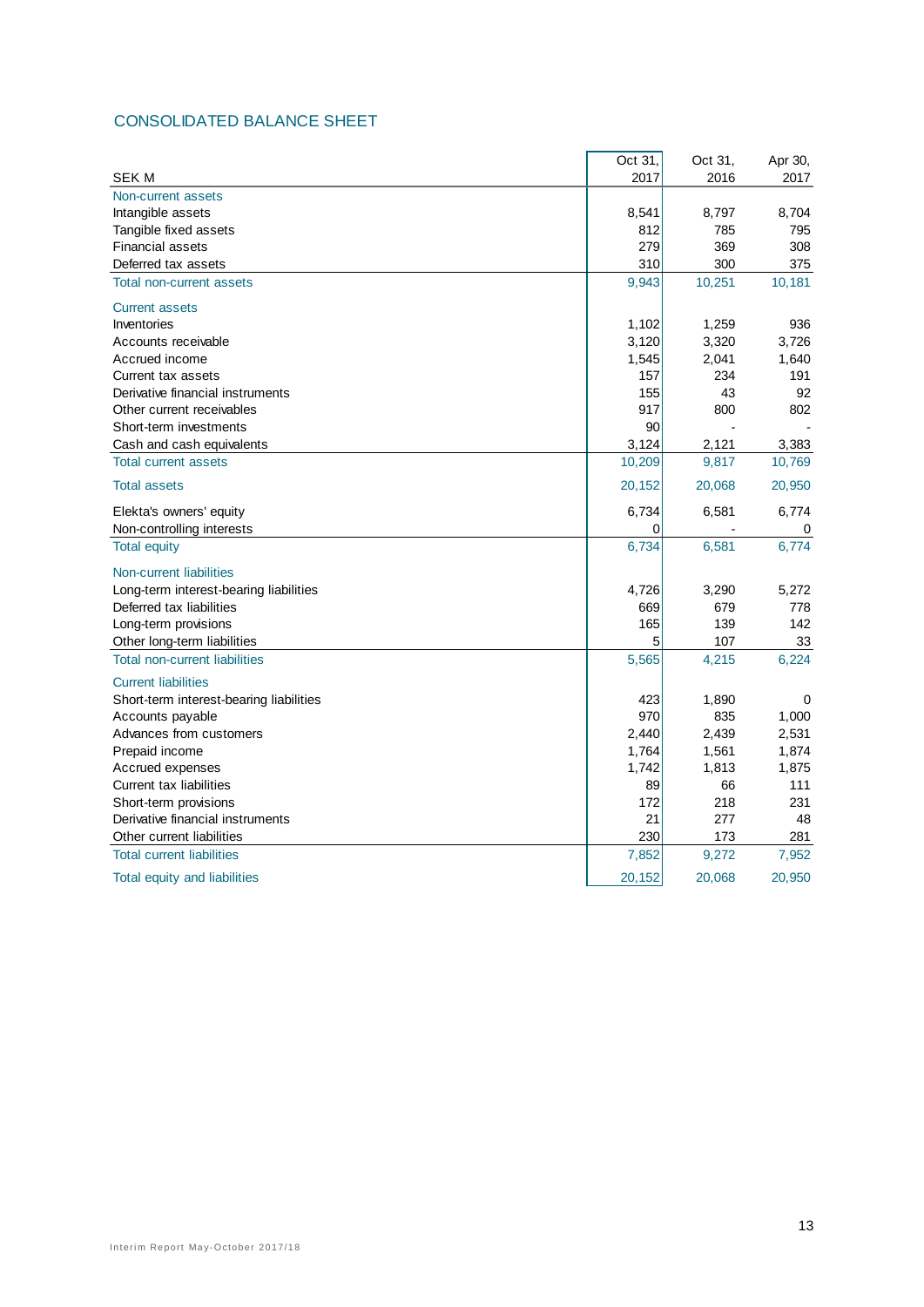#### CASH FLOW

|                                                          | Q2      | Q2      | May-Oct | May-Oct | 12 months | May - Apr |
|----------------------------------------------------------|---------|---------|---------|---------|-----------|-----------|
| <b>SEK M</b>                                             | 2017/18 | 2016/17 | 2017/18 | 2016/17 | rolling   | 2016/17   |
| Profit before tax                                        | 332     | 73      | 331     | $-12$   | 683       | 340       |
| Amortization and depreciation                            | 163     | 150     | 339     | 294     | 700       | 655       |
| Interest net                                             | 22      | 46      | 50      | 92      | 136       | 178       |
| Other non-cash items                                     | 4       | $-29$   | $-13$   | $-44$   | 81        | 50        |
| Interest received and paid                               | -5      | $-57$   | $-51$   | $-103$  | $-137$    | $-189$    |
| Income taxes paid                                        | $-32$   | $-41$   | $-110$  | $-122$  | $-256$    | $-268$    |
| Operating cash flow                                      | 483     | 142     | 547     | 105     | 1,209     | 767       |
| Increase (-)/decrease (+) in inventories                 | 7       | $-71$   | $-194$  | $-93$   | 130       | 231       |
| Increase (-)/decrease (+) in operating receivables       | $-168$  | $-112$  | 348     | 336     | $170*$    | 158       |
| Increase (+)/decrease (-) in operating liabilities       | 81      | 383     | $-222$  | $-146*$ | 586       | 662 *     |
| Change in working capital                                | - 80    | 200     | $-68$   | 97      | 886       | 1.051     |
| Cash flow from operating activities                      | 403     | 342     | 478     | 202     | 2,095     | 1,819     |
| Investments intangible assets                            | $-147$  | $-193$  | $-274$  | $-336$  | $-571$ *  | $-633*$   |
| Investments other assets                                 | $-67$   | $-34$   | $-111$  | $-61$   | $-191$    | $-141$    |
| Sale of fixed assets                                     | $37$ *  |         | 37      |         | $37 *$    | 0         |
| Continuous investments                                   | $-177$  | $-228$  | $-347$  | $-396$  | $-725$    | $-774$    |
| Cash flow after continuous investments                   | 226     | 114     | 131     | $-194$  | 1,370     | 1,045     |
| Increase(-)/decrease(+) in short-term investments        | $-90$   |         | $-90$   |         | $-90$     |           |
| Business combinations and investments in other shares    | $-11$   | $-26$   | $-35$   | $-42$   | $-11$     | $-18$     |
| Cash flow after investments                              | 125     | 89      | 5       | $-236$  | 1,268     | 1,027     |
| Cash flow from financing activities                      | $-200$  | $-103$  | $-186$  | $-112$  | $-129$    | $-55$     |
| Cash flow for the period                                 | $-75$   | $-14$   | $-181$  | $-347$  | 1,138     | 972       |
| Change in cash and cash equivalents during the period    |         |         |         |         |           |           |
| Cash and cash equivalents at the beginning of the period | 3,158   | 2,060   | 3,383   | 2,273   | 2,121     | 2,273     |
| Cash flow for the period                                 | $-75$   | $-14$   | $-181$  | $-347$  | 1,138     | 972       |
| Exchange rate differences                                | 41      | 75      | $-78$   | 195     | $-135$    | 138       |
| Cash and cash equivalents at the end of the period       | 3.124   | 2.121   | 3.124   | 2.121   | 3.124     | 3.383     |

*\* Adjusted for receivables/liabilities relating to investments/sale of fixed assets.*

## CHANGES IN EQUITY

|                                           | May-Oct | May-Oct | May-Apr  |
|-------------------------------------------|---------|---------|----------|
| <b>SEK M</b>                              | 2017/18 | 2016/17 | 2016/17  |
| Attributable to Elekta's owners           |         |         |          |
| Opening balance                           | 6,774   | 6,402   | 6,402    |
| Comprehensive income for the period       | 145     | 308     | 517      |
| Incentive programs including deferred tax | 6       |         | 5        |
| Conversion of convertible loan            |         |         | 72       |
| Acquisition of non-controlling interest   |         | $-34$   | $-31$    |
| Dividend                                  | $-191$  | $-95$   | $-191$   |
| <b>Total</b>                              | 6,734   | 6,581   | 6.774    |
| Attributable to non-controlling interests |         |         |          |
| Opening balance                           | 0       | 10      | 10       |
| Comprehensive income for the period       | 0       |         |          |
| Acquisition of non-controlling interest   |         | -1      | -1       |
| Dividend                                  |         | $-10$   | $-10$    |
| <b>Total</b>                              | ი       |         | $\Omega$ |
| Closing balance                           | 6,734   | 6,581   | 6,774    |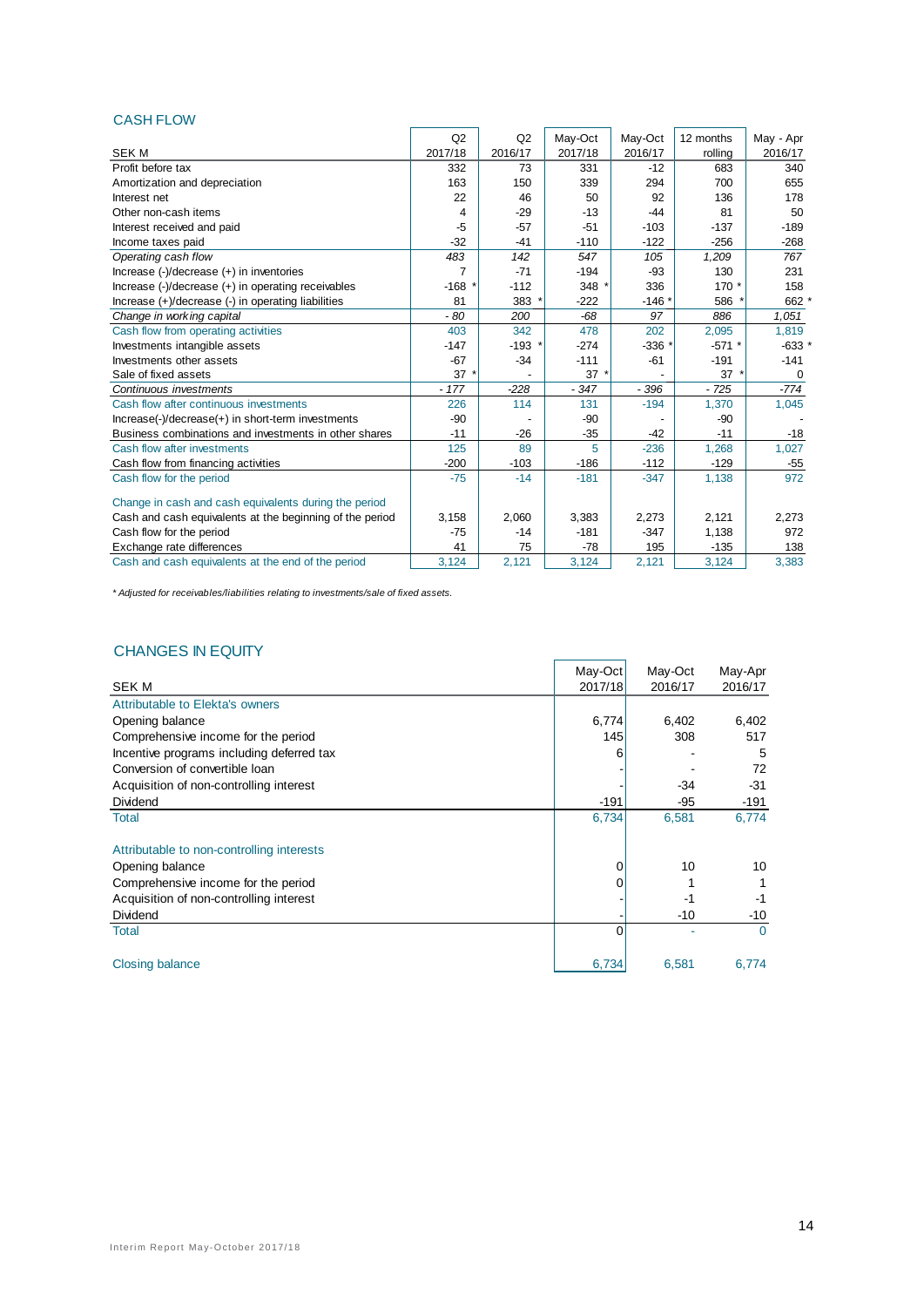# Financial instruments

The table below shows the fair value of the Group's financial instruments, for which fair value is different than carrying value. The fair value of all other financial instruments is assumed to correspond to the carrying value.

|                                         | Oct 31, 2017 |        | Oct 31, 2016 |            | Apr 30, 2017 |            |  |
|-----------------------------------------|--------------|--------|--------------|------------|--------------|------------|--|
|                                         | Carrying     | Fairl  | Carrying     |            | Carrying     |            |  |
| SEK M                                   | amount       | valuel | amount       | Fair value | amount       | Fair value |  |
| Long-term interest-bearing liabilities  | 4.726        | 4.767  | 3.290        | 3.354      | 5.272        | 5.322      |  |
| Short-term interest-bearing liabilities | 423          | 425    | 1.890        | 1.932      |              |            |  |

The Group's financial assets and financial liabilities, which have been measured at fair value, have been categorized in the fair value hierarchy. The different levels are defined as follows:

- Level 1: Quoted prices on an active market for identical assets or liabilities.
- > Level 2: Other observable data than quoted prices included in Level 1, either directly (that is, price quotations) or indirectly (that is, obtained from price quotations).
- Level 3: Data not based on observable market data.

#### FINANCIAL INSTRUMENTS MEASURED AT FAIR VALUE

| SEK M                                                           | Level | Oct 31,<br>2017 | Oct 31.<br>2016 | Apr 30,<br>2017 |
|-----------------------------------------------------------------|-------|-----------------|-----------------|-----------------|
| <b>FINANCIAL ASSETS</b>                                         |       |                 |                 |                 |
| Financial assets measured at fair value through profit or loss: |       |                 |                 |                 |
| Derivative financial instruments – non-hedge accounting         | 2     | 75              | 41              | 44              |
| Derivatives used for hedging purposes:                          |       |                 |                 |                 |
| Derivative financial instruments – hedge accounting             | 2     | 82              | 2               | 63              |
| <b>Total financial assets</b>                                   |       | 157             | 43              | 107             |
| <b>FINANCIAL LIABILITIES</b>                                    |       |                 |                 |                 |
| Financial liabilities at fair value through profit or loss:     |       |                 |                 |                 |
| Derivative financial instruments – non-hedge accounting         | 2     | 12              | 83              | 20              |
| Contingent consideration                                        | 3     | 38              | 98              | 77              |
| Derivatives used for hedging purposes:                          |       |                 |                 |                 |
| Derivative financial instruments – hedge accounting             | 2     | 9               | 232             | 28              |
| <b>Total financial liabilities</b>                              |       | 59              | 413             | 125             |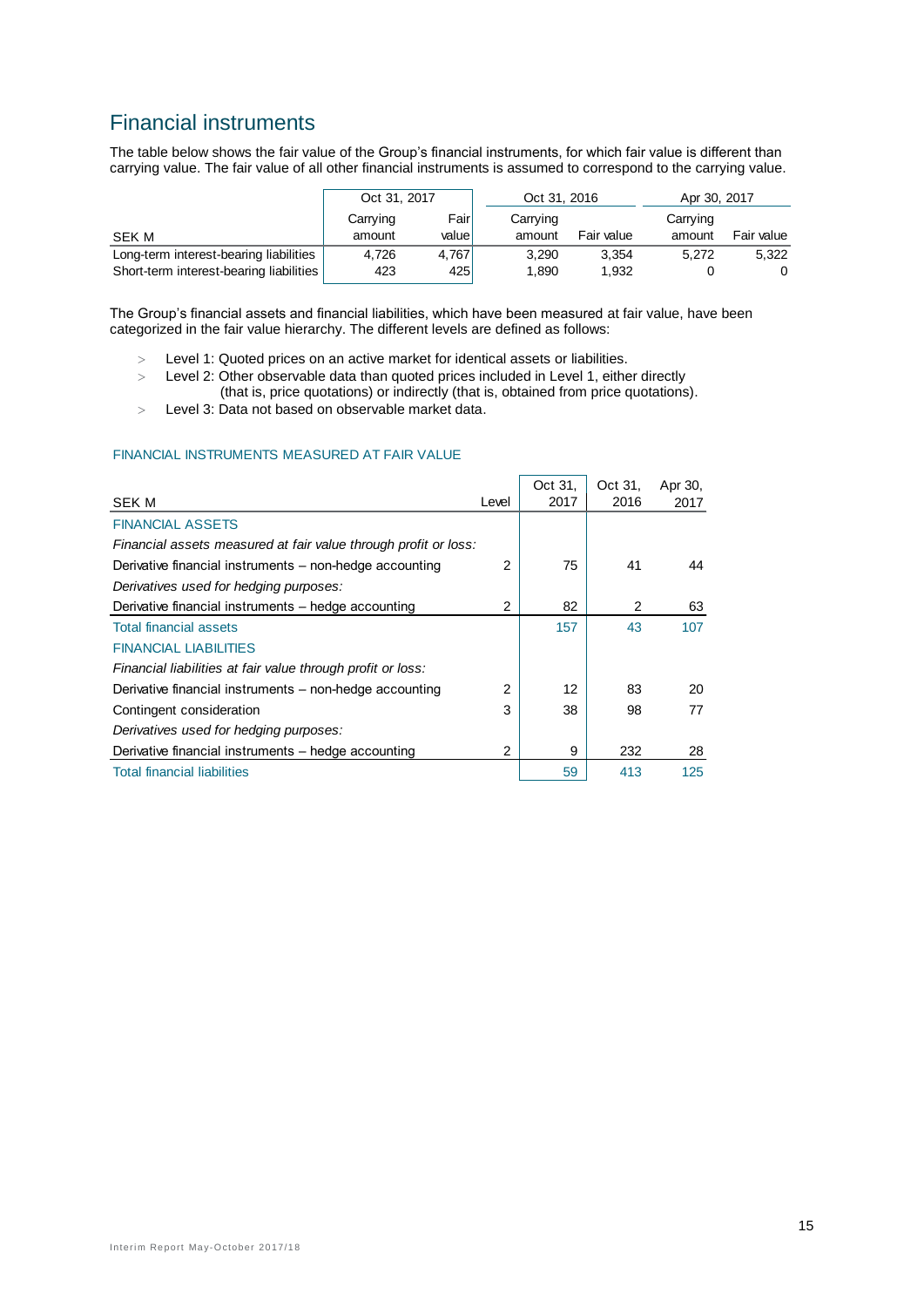#### KEY FIGURES

|                                   | May - Apr | May - Apr | May - Apr | May - Apr | May - Apr | May - Oct | May - Oct |
|-----------------------------------|-----------|-----------|-----------|-----------|-----------|-----------|-----------|
|                                   | 2012/13   | 2013/14   | 2014/15   | 2015/16   | 2016/17   | 2016/17   | 2017/18   |
|                                   |           |           |           |           |           |           |           |
| Gross order intake, SEK M         | n/a       | n/a       | 12,825    | 13,821    | 14,064    | 6,044     | 6,005     |
| Net sales, SEK M                  | 10,339    | 10,694    | 10,839    | 11,221    | 10,704    | 4,316     | 4,971     |
| Order backlog, SEK M              | 11,942    | 13,609    | 17,087    | 18,239    | 22,459    | 21,673    | 21,982    |
| Operating result, SEK M           | 2,012     | 1,727     | 937       | 423       | 598       | 106       | 403       |
| Operating margin before items     |           |           |           |           |           |           |           |
| affecting comparability, %        | 20        | 18        | 9         | 9         | 10        |           | 8         |
| Operating margin, %               | 19        | 16        | 9         | 4         | 6         |           | 8         |
| Profit margin, %                  | 17        | 14        |           | 2         | 3         |           |           |
| Shareholders' equity, SEK M       | 5,560     | 6,257     | 6,646     | 6,412     | 6,774     | 6,581     | 6,734     |
| Capital employed, SEK M           | 10,112    | 10,743    | 12,678    | 11,360    | 12,046    | 11,761    | 11,884    |
| Net debt, SEK M                   | 1,985     | 2,239     | 2,768     | 2,677     | 1,889     | 3,060     | 1,936     |
| Net debt/equity ratio, multiple   | 0.36      | 0.36      | 0.42      | 0.42      | 0.28      | 0.46      | 0.29      |
| Return on shareholders' equity, % | 27        | 21        | 9         | 2         | 2         |           | 6         |
| Return on capital employed, %     | 21        | 17        | 9         | 4         | 5         | 3         | 8         |
| Operational cash conversion, %    | 79        | 60        | 126       | 111       | 145       | 51        | 64        |
| Average number of employees       | 3,336     | 3,631     | 3,679     | 3,677     | 3,581     | 3,550     | 3,692     |

#### DATA PER SHARE

|                                | May - Apr | May - Apr | May - Apr | May - Apr | May - Apr | May - Oct | May - Oct |
|--------------------------------|-----------|-----------|-----------|-----------|-----------|-----------|-----------|
|                                | 2012/13   | 2013/14   | 2014/15   | 2015/16   | 2016/17   | 2016/17   | 2017/18   |
|                                |           |           |           |           |           |           |           |
| Earnings per share             |           |           |           |           |           |           |           |
| before dilution. SEK           | 3.52      | 3.01      | 1.45      | 0.36      | 0.33      | $-0.03$   | 0.65      |
| after dilution. SEK            | 3.52      | 3.00      | 1.45      | 0.36      | 0.33      | $-0.03$   | 0.65      |
| Cash flow per share            |           |           |           |           |           |           |           |
| before dilution. SEK           | 3.17      | 1.31      | 1.78      | 1.00      | 2.69      | $-0.62$   | 0.01      |
| after dilution. SEK            | 3.17      | 1.24      | 1.78      | 1.00      | 2.69      | $-0.62$   | 0.01      |
| Shareholders' equity per share |           |           |           |           |           |           |           |
| before dilution, SEK           | 14.55     | 16.39     | 17.41     | 16.79     | 17.73     | 17.26     | 17.63     |
| after dilution, SEK            | 14.55     | 20.32     | 17.41     | 16.79     | 17.73     | 17.26     | 17.63     |
| Average number of shares       |           |           |           |           |           |           |           |
| before dilution, 000s          | 380,672   | 381,277   | 381,287   | 381,288   | 381,306   | 381,288   | 382,027   |
| after dilution, 000s           | 380,672   | 400,686   | 381,287   | 381,288   | 381,306   | 381,288   | 382,027   |
| Number of shares at closing    |           |           |           |           |           |           |           |
| before dilution, 000s *        | 381,270   | 381,287   | 381,287   | 381,288   | 382,027   | 381,288   | 382,027   |
| after dilution, 000s           | 381,270   | 400,696   | 381,287   | 381,288   | 382,027   | 381,288   | 382,027   |

*In September 2012 a 4:1 share split was conducted. The data per share and number of shares has been restated pro forma. \* Number of registered shares at closing excluding treasury shares (1,541,368 per October 31, 2017).*

#### DATA PER QUARTER

|                                     |                | 2015/16 |       |        | 2016/17        |       |       |       | 2017/18 |  |
|-------------------------------------|----------------|---------|-------|--------|----------------|-------|-------|-------|---------|--|
| <b>SEK M</b>                        | Q <sub>2</sub> | Q3      | Q4    | Q1     | Q <sub>2</sub> | Q3    | Q4    | Q1    | Q2      |  |
| Gross order intake                  | 3.398          | 2.616   | 5,238 | 2,662  | 3,383          | 3.653 | 4,366 | 2,738 | 3.267   |  |
| Net sales                           | 2,828          | 2.547   | 3.607 | 1.882  | 2.434          | 2,673 | 3.715 | 2,169 | 2,802   |  |
| <b>EBITA</b> before items affecting |                |         |       |        |                |       |       |       |         |  |
| comparability and bad debt losses   | 451            | 335     | 785   | 166    | 391            | 325   | 779   | 187   | 509     |  |
| Operating result                    | 304            | 56      | 155   | -34    | 140            | 144   | 347   | 38    | 365     |  |
| Cash flow from                      |                |         |       |        |                |       |       |       |         |  |
| operating activities                | 346            | 327     | 846   | $-139$ | 342            | 394   | 1.222 | 76    | 403     |  |

#### ORDER INTAKE GROWTH BASED ON CONSTANT EXCHANGE RATES \*

|                                   | 2015/16 |     |    | 2016/17 |       |     |       | 2017/18 |       |
|-----------------------------------|---------|-----|----|---------|-------|-----|-------|---------|-------|
|                                   | Q2      | Q3  | Q4 | Ο1      | Q2    | Q3  | O4    | Q1      | Q2    |
| North and South America, %        | $-18$   | 23  | 15 | -16     |       | -6  | -19   | -6      | 14    |
| Europe, Middle East and Africa, % | 41      | -43 | 38 | 14      | $-17$ | 116 | $-32$ | -4      | -5    |
| Asia Pacific, %                   | -6      |     | -5 | 20      | 10    |     | -5    |         | $-11$ |
| Group, %                          |         | -15 | 16 | 4       | $-2$  | 34  | $-20$ |         | 0     |

*\* From Q1 2016/17 the numbers are based on gross order intake.*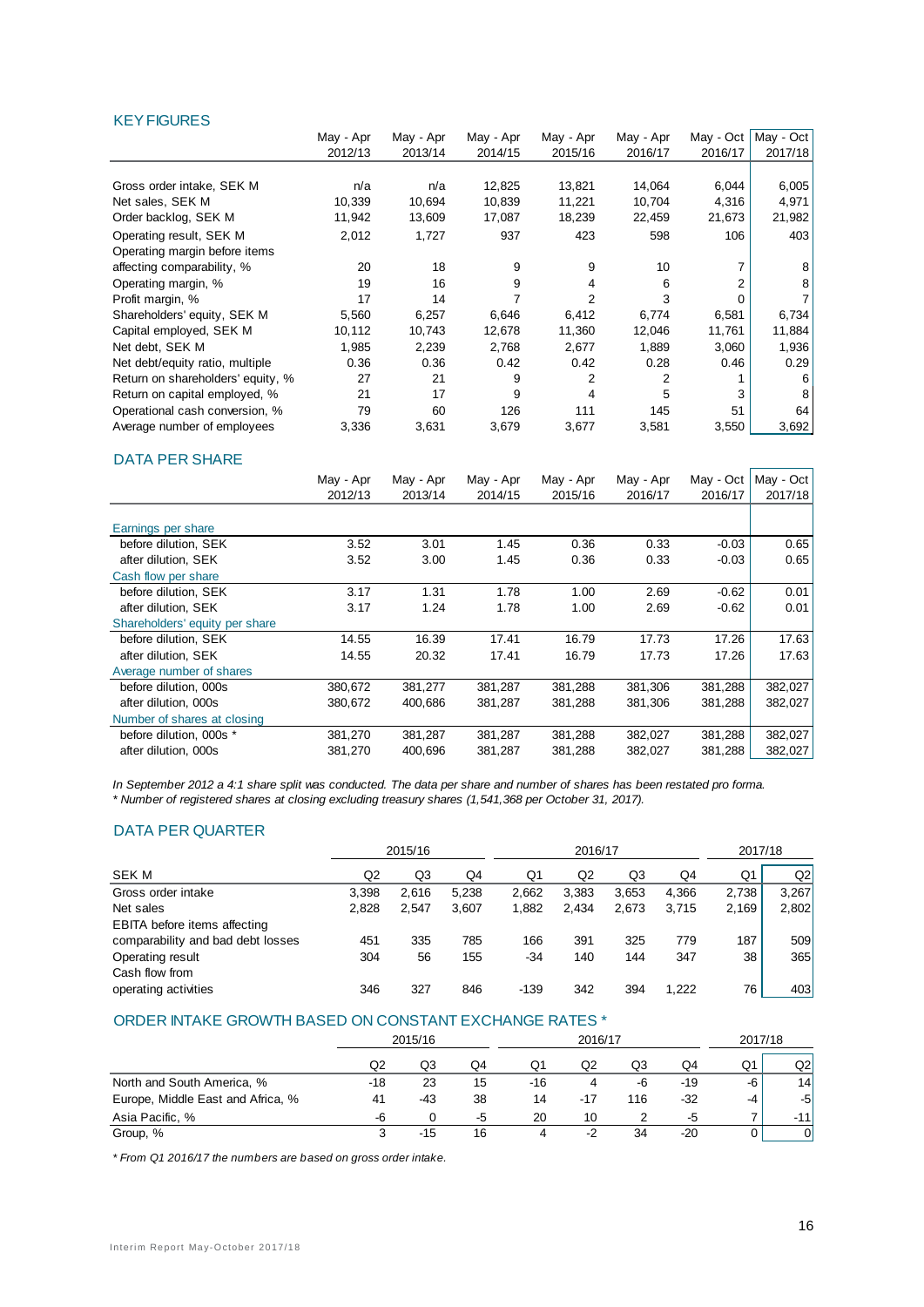# Segment reporting

Elekta applies geographical segmentation. Order intake, net sales and contribution margin for respective regions are reported to Elekta's CFO and CEO (chief operating decision makers). The regions' expenses are directly attributable to the respective region reported including cost of products sold. Global costs for R&D, marketing, management of product supply centers and Parent Company are not allocated per region. Currency exposure is concentrated to product supply centers. The majority of exchange differences in operations are reported in global costs.

#### Segment reporting

| May - Oct 2017/18                                     |               | Europe,     |              |            |             |           |
|-------------------------------------------------------|---------------|-------------|--------------|------------|-------------|-----------|
|                                                       | North and     | Middle East |              | $%$ of     |             |           |
| <b>SEK M</b>                                          | South America | and Africa  | Asia Pacific | Group-wide | Group total | net sales |
| Net sales                                             | 1.776         | 1.850       | 1.345        |            | 4.971       |           |
| Regional expenses                                     | $-1,133$      | $-1.248$    | -960         |            | $-3.341$    | 67%       |
| Contribution margin                                   | 643           | 602         | 385          |            | 1,630       | 33%       |
| Contribution margin, %                                | 36%           | 33%         | 29%          |            |             |           |
| Global costs                                          |               |             |              | $-1,227$   | $-1.227$    | 25%       |
| Operating result before items affecting comparability | 643           | 602         | 385          | $-1.227$   | 403         | 8%        |
| Items affecting comparability                         |               |             |              |            |             |           |
| Operating result                                      | 643           | 602         | 385          | $-1.227$   | 403         | 8%        |
| Net financial items                                   |               |             |              | $-72$      | $-72$       |           |
| Profit before tax                                     | 643           | 602         | 385          | $-1.298$   | 331         |           |

May - Oct 2016/17

| 11.01                                                 |               | $ \mathsf{u}\cdot\mathsf{v}\mathsf{v}$ |              |            |             |           |
|-------------------------------------------------------|---------------|----------------------------------------|--------------|------------|-------------|-----------|
|                                                       | North and     | Middle East                            |              | Other/     |             | $%$ of    |
| SEK M                                                 | South America | and Africa                             | Asia Pacific | Group-wide | Group total | net sales |
| Net sales                                             | 1.793         | 1.266                                  | 1.257        |            | 4.316       |           |
| Regional expenses                                     | $-1,179$      | $-875$                                 | $-868$       |            | $-2,923$    | 68%       |
| Contribution margin                                   | 614           | 391                                    | 389          |            | 1.394       | 32%       |
| Contribution margin, %                                | 34%           | 31%                                    | 31%          |            |             |           |
| Global costs                                          |               |                                        |              | $-1.081$   | $-1.081$    | 25%       |
| Operating result before items affecting comparability | 614           | 391                                    | 389          | $-1.081$   | 313         | 7%        |
| Items affecting comparability                         |               |                                        |              | $-206$     | $-206$      |           |
| <b>Operating result</b>                               | 614           | 391                                    | 389          | $-1.287$   | 106         | 2%        |
| Net financial items                                   |               |                                        |              | $-118$     | $-118$      |           |
| Profit before tax                                     | 614           | 391                                    | 389          | $-1.405$   | $-12$       |           |

| May - Apr 2016/17                                     |               | Europe,     |              |            |             |           |
|-------------------------------------------------------|---------------|-------------|--------------|------------|-------------|-----------|
|                                                       | North and     | Middle East |              | Other/     |             | $%$ of    |
| SEK M                                                 | South America | and Africa  | Asia Pacific | Group-wide | Group total | net sales |
| Net sales                                             | 4.147         | 3.444       | 3.114        |            | 10.704      |           |
| Regional expenses                                     | $-2.600$      | $-2,365$    | $-2.174$     |            | $-7,139$    | 67%       |
| Contribution margin                                   | 1.547         | 1.079       | 940          |            | 3,565       | 33%       |
| Contribution margin, %                                | 37%           | 31%         | 30%          |            |             |           |
| Global costs                                          |               |             |              | $-2.450$   | $-2,450$    | 23%       |
| Operating result before items affecting comparability | 1.547         | 1.079       | 940          | $-2.450$   | 1.115       | 10%       |
| Items affecting comparability                         |               |             |              | -518       | $-518$      |           |
| <b>Operating result</b>                               | 1.547         | 1.079       | 940          | $-2.968$   | 598         | 6%        |
| Net financial items                                   |               |             |              | $-258$     | $-258$      |           |
| Profit before tax                                     | 1.547         | 1.079       | 940          | $-3.226$   | 340         |           |

| 12 months rolling                                     |               | Europe,     |              |            |             |           |
|-------------------------------------------------------|---------------|-------------|--------------|------------|-------------|-----------|
|                                                       | North and     | Middle East |              | Other/     |             | $%$ of    |
| SEK M                                                 | South America | and Africa  | Asia Pacific | Group-wide | Group total | net sales |
| Net sales                                             | 4.130         | 4.027       | 3,202        |            | 11.359      |           |
| Regional expenses                                     | $-2,554$      | $-2.738$    | $-2,266$     |            | $-7,558$    | 67%       |
| Contribution margin                                   | 1.576         | 1.289       | 936          |            | 3.801       | 33%       |
| Contribution margin, %                                | 38%           | 32%         | 29%          |            |             |           |
| Global costs                                          |               |             |              | $-2.596$   | $-2.596$    | 23%       |
| Operating result before items affecting comparability | 1.576         | 1.289       | 936          | $-2,596$   | 1,205       | 11%       |
| Items affecting comparability                         |               |             |              | $-312$     | $-312$      |           |
| <b>Operating result</b>                               | 1,576         | 1.289       | 936          | $-2,908$   | 895         | 8%        |
| Net financial items                                   |               |             |              | $-212$     | $-212$      |           |
| Profit before tax                                     | .576          | .289        | 936          | $-3.119$   | 683         |           |

Elekta's operations are characterized by significant quarterly variations in delivery volumes and product mix, which have a direct impact on net sales and profits. This is accentuated when the operation is split into segments, as is the impact of currency fluctuations between the years.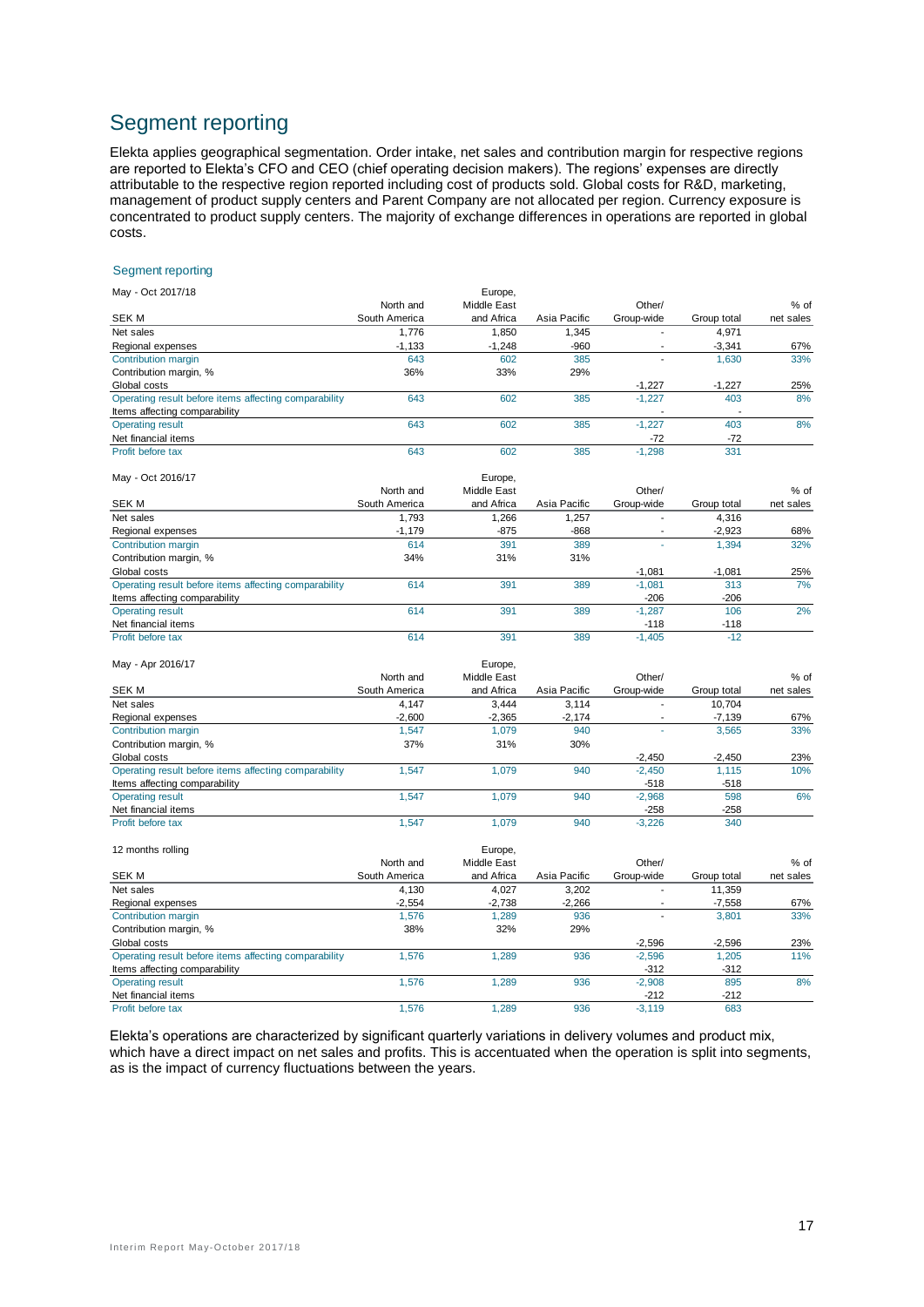#### PARENT COMPANY

#### INCOME STATEMENT AND STATEMENT OF COMPREHENSIVE INCOME

|                                   | May-Oct | May-Oct |
|-----------------------------------|---------|---------|
| <b>SEK M</b>                      | 2017/18 | 2016/17 |
| Operating expenses                | -89     | $-79$   |
| Financial net                     | 398     | 134     |
| Income after financial items      | 308     | 55      |
| Tax                               | 30      | 28      |
| Net income                        | 338     | 83      |
|                                   |         |         |
| Statement of comprehensive income |         |         |
| Net income                        | 338     | 83      |
| Other comprehensive income        |         |         |
| Total comprehensive income        | 338     | 83      |

## BALANCE SHEET

|                                            | Oct 31. | Apr 30, |
|--------------------------------------------|---------|---------|
| <b>SEK M</b>                               | 2017    | 2017    |
| Non-current assets                         |         |         |
| Intangible assets                          | 71      | 75      |
| Shares in subsidiaries                     | 2,221   | 2,222   |
| Receivables from subsidaries               | 1,901   | 2,679   |
| Other financial assets                     | 27      | 26      |
| Deferred tax assets                        | 92      | 63      |
| Total non-current assets                   | 4,311   | 5,065   |
| <b>Current assets</b>                      |         |         |
| Receivables from subsidaries               | 3,765   | 3,870   |
| Other current receivables                  | 118     | 31      |
| Other short-term investments               | 90      |         |
| Cash and cash equivalents                  | 2,358   | 2,479   |
| <b>Total current assets</b>                | 6,332   | 6,380   |
| <b>Total assets</b>                        | 10,643  | 11,445  |
| Shareholders' equity                       | 2,753   | 2,606   |
| Non-current liabilities                    |         |         |
| Long-term interest-bearing liabilities     | 4,723   | 5,268   |
| Long-term liabilities to Group companies   | 39      | 39      |
| Long-term provisions                       | 9       | 36      |
| <b>Total non-current liabilities</b>       | 4,772   | 5,343   |
| <b>Current liabilities</b>                 |         |         |
| Short-term interest-bearing liabilities    | 418     |         |
| Short-term liabilities to Group companies  | 2,580   | 3,342   |
| Short-term provisions                      | 43      | 30      |
| Other current liabilities                  | 78      | 123     |
| <b>Total current liabilities</b>           | 3,119   | 3,495   |
| Total shareholders' equity and liabilities | 10,643  | 11,445  |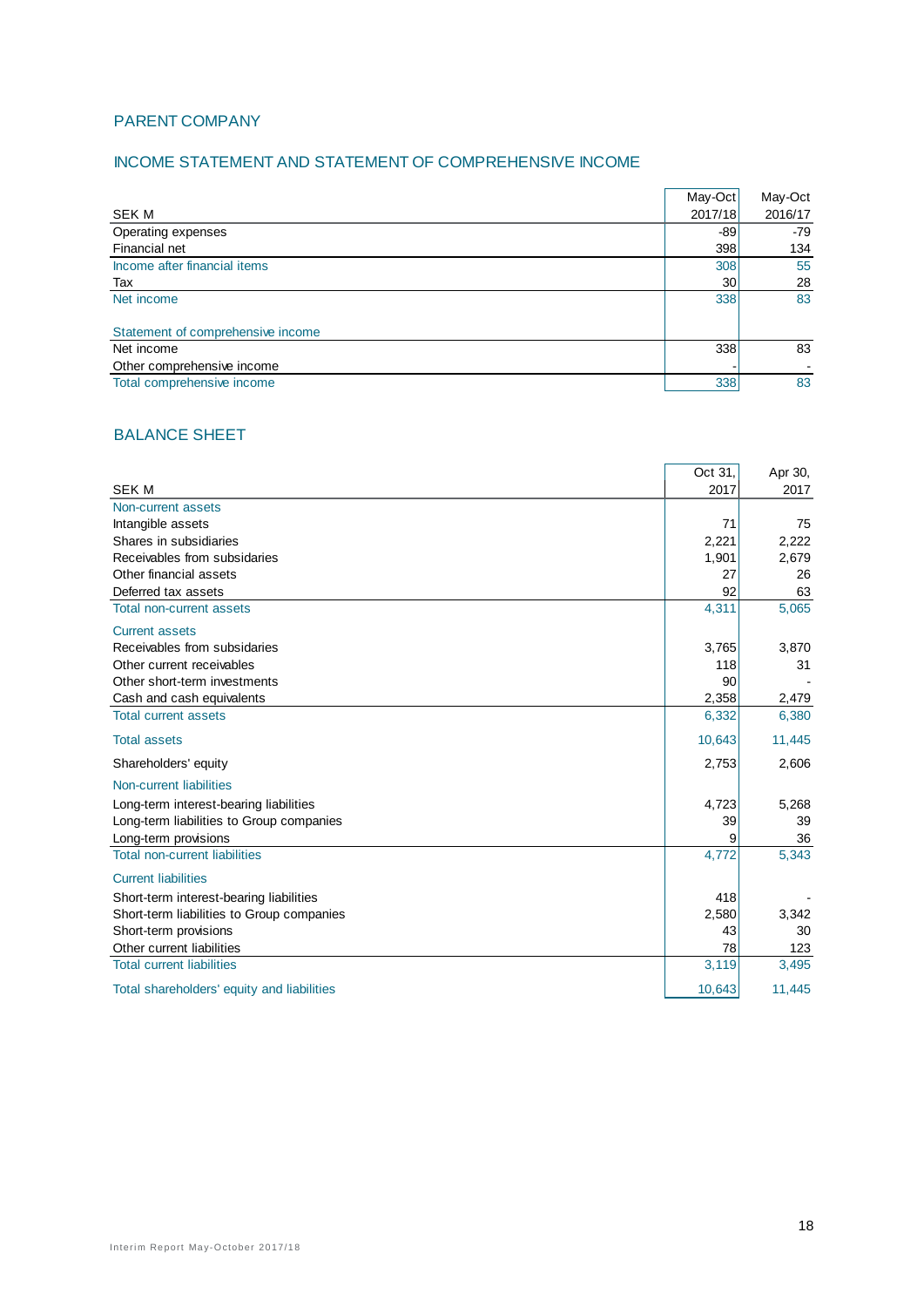# Alternative performance measures

Alternative Performance Measures (APMs) are measures and key figures that Elekta's management and other stakeholders use when managing and analyzing Elekta's business performance. These measures are not substitutes, but rather supplements to financial reporting measures prepared in accordance with IFRS. Key figures and other APMs used by Elekta are defined on [www.elekta.com/investors/financials/definitions.php.](http://www.elekta.com/investors/financials/definitions.php) Definitions and additional information on APMs can also be found on pages 111-114 in the Annual Report 2016/17.

## *Order and sales growth based on constant exchange rates*

Elekta's order intake and sales are, to a large extent, reported in subsidiaries with other functional currencies than SEK, which is the group reporting currency. In order to present order and sales growth on a more comparable basis and to show the impact of currency fluctuations, order and sales growth based on constant exchange rates are presented. The schedules below present growth based on constant exchange rates reconciled to the total growth reported in accordance with IFRS.

|                                         | North and |               | Europe, Middle   |         |       |              |             |             |  |
|-----------------------------------------|-----------|---------------|------------------|---------|-------|--------------|-------------|-------------|--|
| Change gross order intake               |           | South America | East, and Africa |         |       | Asia Pacific |             | Group total |  |
|                                         |           | % SEK M       |                  | % SEK M |       | % SEK M      |             | % SEK M     |  |
| Q2 2017/18 vs. Q2, 2016/17              |           |               |                  |         |       |              |             |             |  |
| Change based on constant exchange rates | 14        | 169           | -5               | $-53$   | $-11$ | $-123$       | $\Omega$    | -7          |  |
| Currency effects                        | -4        | -54           | 0                | 4       | -5    | $-59$        | -3          | $-109$      |  |
| Reported change                         | 10        | 115           | $-5$             | $-49$   | $-16$ | $-182$       | $-3$        | $-116$      |  |
| Q2 2016/17 vs. Q2 2015/16               |           |               |                  |         |       |              |             |             |  |
| Change based on constant exchange rates | 4         | 43            | $-17$            | $-219$  | 10    | 95           | $-2$        | $-81$       |  |
| Currency effects                        | 1         | 9             | 0                | 6       | 5     | 51           | 2           | 66          |  |
| Reported change                         | 5         | 52            | $-17$            | $-213$  | 15    | 146          | $\Omega$    | $-15$       |  |
| May - Oct 2017/18 vs. May - Oct 2016/17 |           |               |                  |         |       |              |             |             |  |
| Change based on constant exchange rates | 6         | 121           | -5               | $-94$   | $-2$  | $-43$        | 0           | -16         |  |
| Currency effects                        | $-1$      | $-26$         | 2                | 42      | $-2$  | $-39$        | $-1$        | $-23$       |  |
| Reported change                         | 5         | 95            | $-3$             | $-52$   | $-4$  | $-82$        | $-1$        | $-39$       |  |
| May - Oct 2016/17 vs. May - Oct 2015/16 |           |               |                  |         |       |              |             |             |  |
| Change based on constant exchange rates | -5        | $-116$        | -6               | $-116$  | 14    | 262          | $\mathbf 0$ | 30          |  |
| Currency effects                        | -1        | $-13$         | $\Omega$         | -3      | 4     | 63           | 1           | 47          |  |
| Reported change                         | $-6$      | $-129$        | -6               | $-119$  | 18    | 325          | 1           | 77          |  |

|                                         |                                   | North and | Europe, Middle |              |                |             |       |         |
|-----------------------------------------|-----------------------------------|-----------|----------------|--------------|----------------|-------------|-------|---------|
| Change net sales                        | South America<br>East, and Africa |           |                | Asia Pacific |                | Group total |       |         |
|                                         |                                   | % SEK M   |                | % SEK M      |                | % SEK M     |       | % SEK M |
| Q2 2017/18 vs. Q2, 2016/17              |                                   |           |                |              |                |             |       |         |
| Change based on constant exchange rates | $\overline{2}$                    | 19        | 54             | 385          | 7              | 53          | 19    | 457     |
| Currency effects                        | $-4$                              | $-40$     | -1             | -5           | -6             | $-43$       | -4    | -88     |
| Reported change                         | $-2$                              | $-21$     | 53             | 380          | 1              | 10          | 15    | 368     |
| Q2 2016/17 vs. Q2 2015/16               |                                   |           |                |              |                |             |       |         |
| Change based on constant exchange rates | -7                                | $-72$     | $-17$          | $-149$       | $-24$          | $-220$      | $-16$ | -441    |
| Currency effects                        | 1                                 | 11        | -1             | -9           | 5              | 45          | 2     | 47      |
| Reported change                         | -6                                | $-61$     | $-18$          | $-158$       | $-19$          | $-175$      | $-14$ | $-394$  |
| May - Oct 2017/18 vs. May - Oct 2016/17 |                                   |           |                |              |                |             |       |         |
| Change based on constant exchange rates | 0                                 | 0         | 45             | 570          | 10             | 126         | 16    | 696     |
| Currency effects                        | -1                                | $-17$     | 1              | 14           | -3             | $-38$       | $-1$  | -41     |
| Reported change                         | $-1$                              | $-17$     | 46             | 584          | $\overline{7}$ | 88          | 15    | 655     |
| May - Oct 2016/17 vs. May - Oct 2015/16 |                                   |           |                |              |                |             |       |         |
| Change based on constant exchange rates | $-7$                              | $-144$    | $-20$          | $-328$       | $-20$          | $-300$      | $-15$ | -772    |
| Currency effects                        | 0                                 | -9        | -1             | $-22$        | 3              | 51          | 0     | 20      |
| Reported change                         | $-7$                              | $-153$    | $-21$          | $-350$       | $-17$          | $-249$      | $-15$ | $-752$  |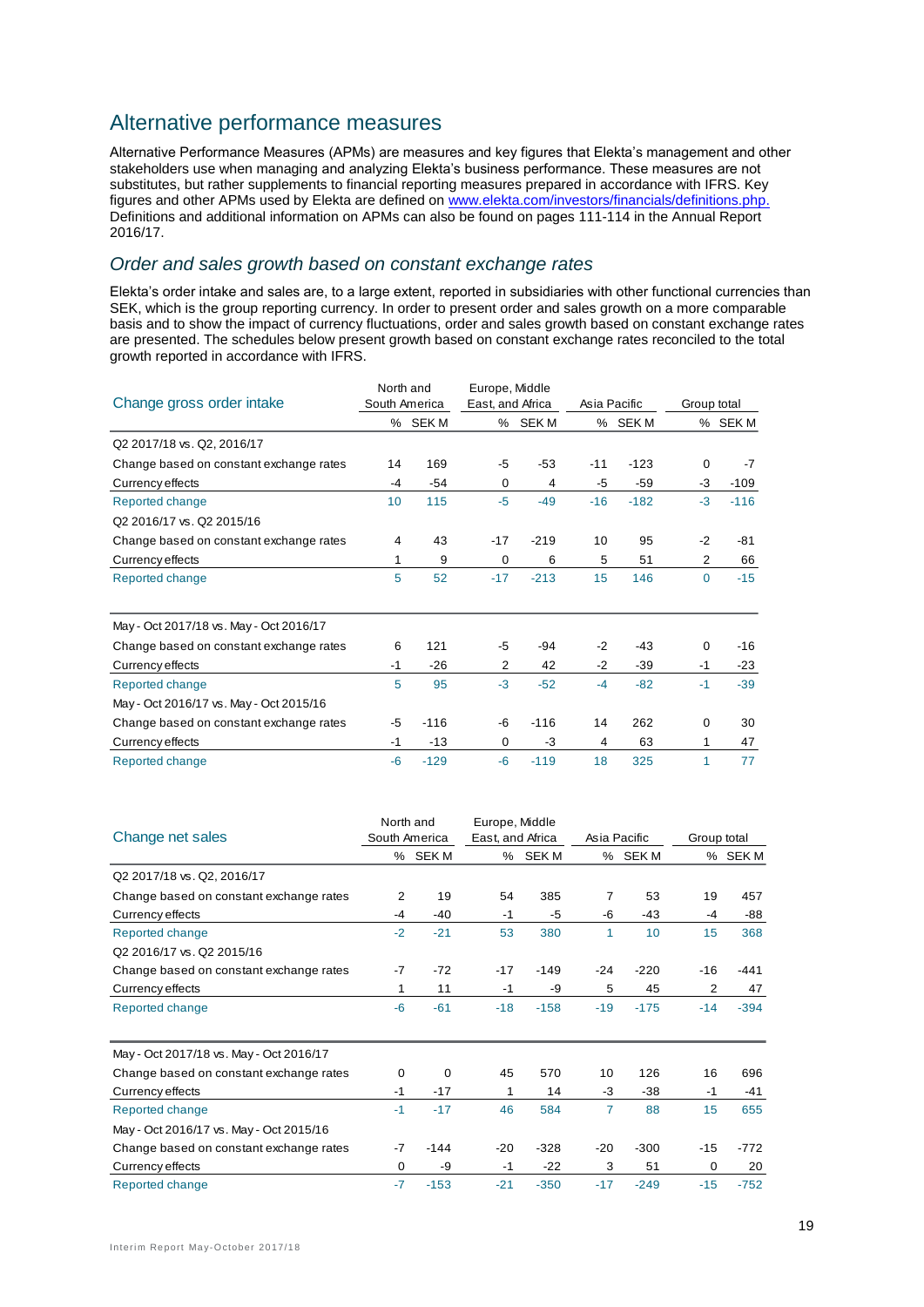## *EBITA before items affecting comparability and bad debt losses (Adjusted EBITA)*

EBITA adjusted for items affecting comparability and bad debt losses is used by management to evaluate the business and is considered to assist management and investors in comparing the performance across reporting periods on a consistent basis. Bad debt losses have been excluded as these relate to turbulence in the market that is not expected to occur on a regular basis. For a reconciliation of EBITA adjusted for items affecting comparability and bad debt losses, to operating result (EBIT) as presented in the IFRS income statement, see page 12.

## *EBITDA*

| EBITDA is used for the calculation of operational cash conversion. |     |     |     |     |                                                        |  |  |  |  |
|--------------------------------------------------------------------|-----|-----|-----|-----|--------------------------------------------------------|--|--|--|--|
| <b>SEK M</b>                                                       |     |     |     |     | Q2 2016/17 Q3 2016/17 Q4 2016/17 Q1 2017/18 Q2 2017/18 |  |  |  |  |
| Operating result/EBIT                                              | 140 | 144 | 347 | 38  | 365                                                    |  |  |  |  |
| Amortization:                                                      |     |     |     |     |                                                        |  |  |  |  |
| Capitalized development costs                                      | 78  | 94  | 131 | 110 | 96                                                     |  |  |  |  |
| Assets relating business combinations                              | 33  | 28  | 31  | 29  | 30                                                     |  |  |  |  |
| Depreciation                                                       | 39  | 39  | 39  | 38  | 36                                                     |  |  |  |  |
| <b>EBITDA</b>                                                      | 290 | 305 | 548 | 215 | 527                                                    |  |  |  |  |

#### *Items affecting comparability*

Items affecting comparability are events or transactions with significant financial effects, which are relevant for understanding the financial performance when comparing income for the current period with previous periods, including restructuring programs, expenses relating to major legal disputes, impairments and gains and losses from acquisitions or disposals of subsidiaries*.* The classification of revenue or expenses as items affecting comparability is based on management's assessment of the characteristics and also the materiality of the item.

|                                    | Q2 2017/18                                 |                          |  |                          |                                                             |                                            |                          | Q2 2016/17               |                                                             |  |  |
|------------------------------------|--------------------------------------------|--------------------------|--|--------------------------|-------------------------------------------------------------|--------------------------------------------|--------------------------|--------------------------|-------------------------------------------------------------|--|--|
| <b>SEKM</b>                        | Before items<br>affecting<br>comparability | Restructu-<br>ring costs |  |                          | Including<br>items<br>affecting<br>Legal fees comparability | Before items<br>affecting<br>comparability | Restructu-<br>ring costs |                          | Including<br>items<br>affecting<br>Legal fees comparability |  |  |
| Net sales                          | 2,802                                      |                          |  |                          | 2,802                                                       | 2,434                                      |                          |                          | 2,434                                                       |  |  |
| Cost of products and services sold | $-1,620$                                   |                          |  | $\overline{\phantom{a}}$ | $-1,620$                                                    | $-1,409$                                   | -6                       | $\overline{\phantom{a}}$ | $-1,415$                                                    |  |  |
| <b>Gross profit</b>                | 1.183                                      |                          |  | -                        | 1.183                                                       | 1.025                                      | $-6$                     |                          | 1,019                                                       |  |  |
| Selling expenses                   | $-300$                                     |                          |  |                          | $-300$                                                      | $-314$                                     | $\Omega$                 | $\overline{\phantom{0}}$ | $-314$                                                      |  |  |
| Administrative expenses            | $-232$                                     | -                        |  | -                        | $-232$                                                      | $-231$                                     | $-65$                    | $-37$                    | $-333$                                                      |  |  |
| R&D expenses                       | $-282$                                     |                          |  |                          | $-282$                                                      | $-222$                                     | -9                       |                          | $-231$                                                      |  |  |
| Exchange rate differences          | $-4$                                       |                          |  |                          | -4                                                          | -1                                         | $\blacksquare$           | $\overline{\phantom{a}}$ | -1                                                          |  |  |
| <b>Operating result</b>            | 365                                        |                          |  |                          | 365                                                         | 257                                        | $-80$                    | $-37$                    | 140                                                         |  |  |

|                                    |                                            | May - Oct 2017/18        |                          |                                                             | May - Oct 2016/17                          |                          |                          |                                                             |  |  |
|------------------------------------|--------------------------------------------|--------------------------|--------------------------|-------------------------------------------------------------|--------------------------------------------|--------------------------|--------------------------|-------------------------------------------------------------|--|--|
| <b>SEKM</b>                        | Before items<br>affecting<br>comparability | Restructu-<br>ring costs |                          | Includina<br>items<br>affecting<br>Legal fees comparability | Before items<br>affecting<br>comparability | Restructu-<br>ring costs |                          | Including<br>items<br>affecting<br>Legal fees comparability |  |  |
| Net sales                          | 4,971                                      |                          |                          | 4,971                                                       | 4,316                                      |                          |                          | 4,316                                                       |  |  |
| Cost of products and services sold | $-2.870$                                   |                          |                          | $-2.870$                                                    | $-2.527$                                   | -9                       |                          | $-2,536$                                                    |  |  |
| Gross profit                       | 2,101                                      |                          | ٠                        | 2,101                                                       | 1.789                                      | $-9$                     | ٠                        | 1,780                                                       |  |  |
| Selling expenses                   | $-605$                                     |                          | $\overline{\phantom{a}}$ | $-605$                                                      | $-590$                                     | -3                       | $\blacksquare$           | $-593$                                                      |  |  |
| Administrative expenses            | $-480$                                     |                          |                          | $-480$                                                      | $-446$                                     | $-78$                    | $-97$                    | $-622$                                                      |  |  |
| R&D expenses                       | $-598$                                     |                          |                          | $-598$                                                      | $-472$                                     | $-19$                    |                          | $-491$                                                      |  |  |
| Exchange rate differences          | $-16$                                      |                          |                          | $-16$                                                       | 32                                         | $\overline{\phantom{a}}$ | $\overline{\phantom{a}}$ | 32                                                          |  |  |
| <b>Operating result</b>            | 403                                        |                          |                          | 403                                                         | 313                                        | $-109$                   | $-97$                    | 106                                                         |  |  |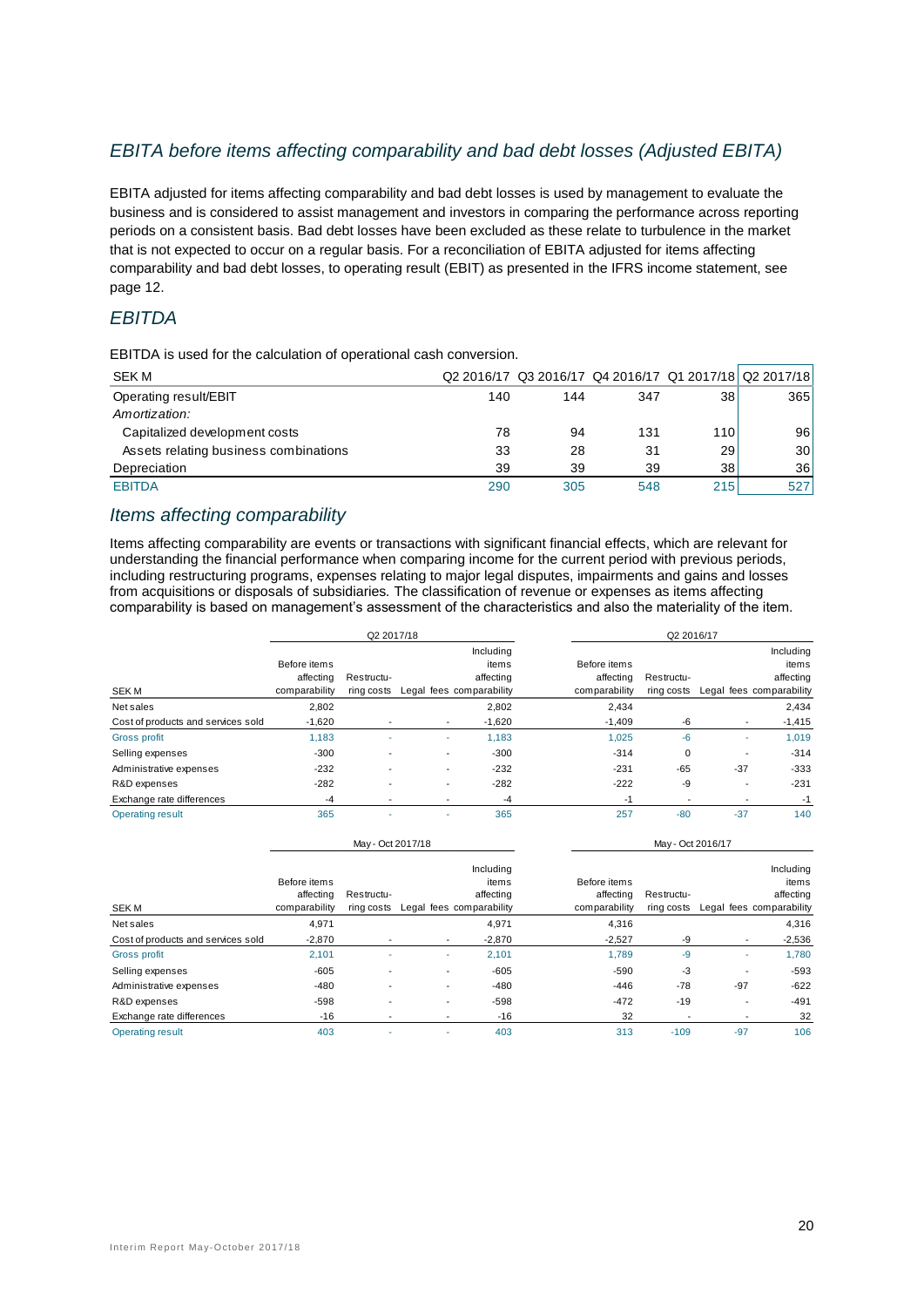## *Return on capital employed*

Return on capital employed is a measure of the profitability after taking into account the amount of total capital used unrelated to type of financing. A higher return on capital employed indicates a more efficient use of capital. Capital employed represents the value of the balance sheet net assets that is the key driver of cash flow and capital required to run the business. It is also used in the calculation of return on capital employed.

|                                               | Oct 31,  | Jan 31.  | Apr 30,  | Jul 31,  | Oct $31,$ |
|-----------------------------------------------|----------|----------|----------|----------|-----------|
| <b>SEKM</b>                                   | 2016     | 2017     | 2017     | 2017     | 2017      |
| Profit before tax (12 months rolling)         | 100      | 146      | 340      | 424      | 683       |
| Financial expenses (12 months rolling)        | 269      | 267      | 271      | 253      | 232       |
| Profit before tax plus financial expenses     | 369      | 413      | 611      | 677      | 915       |
| <b>Total assets</b>                           | 20,068   | 19,688   | 20,950   | 19,659   | 20,152    |
| Deferred tax liabilities                      | $-679$   | -654     | -778     | $-668$   | -669      |
| Long-term provisions                          | $-139$   | $-132$   | -142     | $-159$   | $-165$    |
| Other long-term liabilities                   | $-107$   | $-79$    | $-33$    | $-15$    | -5        |
| Accounts payable                              | $-835$   | -849     | $-1,000$ | -806     | -970      |
| Advances from customers                       | $-2,439$ | $-2,550$ | $-2,531$ | $-2,537$ | $-2,440$  |
| Prepaid income                                | $-1,561$ | $-1,603$ | $-1,874$ | $-1,704$ | $-1,764$  |
| Accrued expenses                              | $-1,813$ | $-1,709$ | $-1,875$ | $-1,611$ | $-1,742$  |
| <b>Current tax liabilities</b>                | $-66$    | $-57$    | $-111$   | -96      | -89       |
| Short-term provisions                         | $-218$   | $-113$   | $-231$   | $-196$   | $-172$    |
| Derivative financial instruments              | $-277$   | $-154$   | -48      | -74      | $-21$     |
| Other current liabilities                     | $-173$   | $-234$   | $-281$   | $-212$   | $-230$    |
| Capital employed                              | 11,761   | 11,552   | 12,046   | 11,582   | 11,884    |
| Average capital employed (last five quarters) | 11,582   | 11,554   | 11,668   | 11,712   | 11,765    |
| Return on capital employed                    | 3%       | 4%       | 5%       | 6%       | 8%        |
|                                               |          |          |          |          |           |

## *Return on shareholders' equity*

Return on shareholders' equity measures the return generated on shareholders' capital invested in the company.

| SEK M                                                                                    |       |       |       |       | Q2 2016/17 Q3 2016/17 Q4 2016/17 Q1 2017/18 Q2 2017/18 |
|------------------------------------------------------------------------------------------|-------|-------|-------|-------|--------------------------------------------------------|
| Net income (12 months rolling)                                                           | 76    | 111   | 126   | 189 I | 382l                                                   |
| Average shareholders' equity excluding non-controlling<br>interests (last five quarters) | 6.516 | 6.471 | 6.541 | 6.563 | 6.604                                                  |
| Return on shareholders' equity                                                           | $1\%$ | 2%    | 2%    | 3%I   | 6%l                                                    |

## *Operational cash conversion*

Cash flow is a focus area for management. The operational cash conversion shows the relation between cash flow from operating activities and EBITDA.

| SEK M                               |      |      |       |      | Q2 2016/17 Q3 2016/17 Q4 2016/17 Q1 2017/18 Q2 2017/18 |
|-------------------------------------|------|------|-------|------|--------------------------------------------------------|
| Cash flow from operating activities | 342  | 394  | 1.222 | 76 I | 4031                                                   |
| EBITDA                              | 290  | 305  | 548   | 215  | 527                                                    |
| Operational cash conversion         | 118% | 129% | 223%  | 35%  | 76%1                                                   |

## *Working capital*

In order to optimize cash generation, management focuses on working capital and reducing lead times between orders booked and cash received. A reconciliation of working capital to items in the balance sheet is presented on page 5.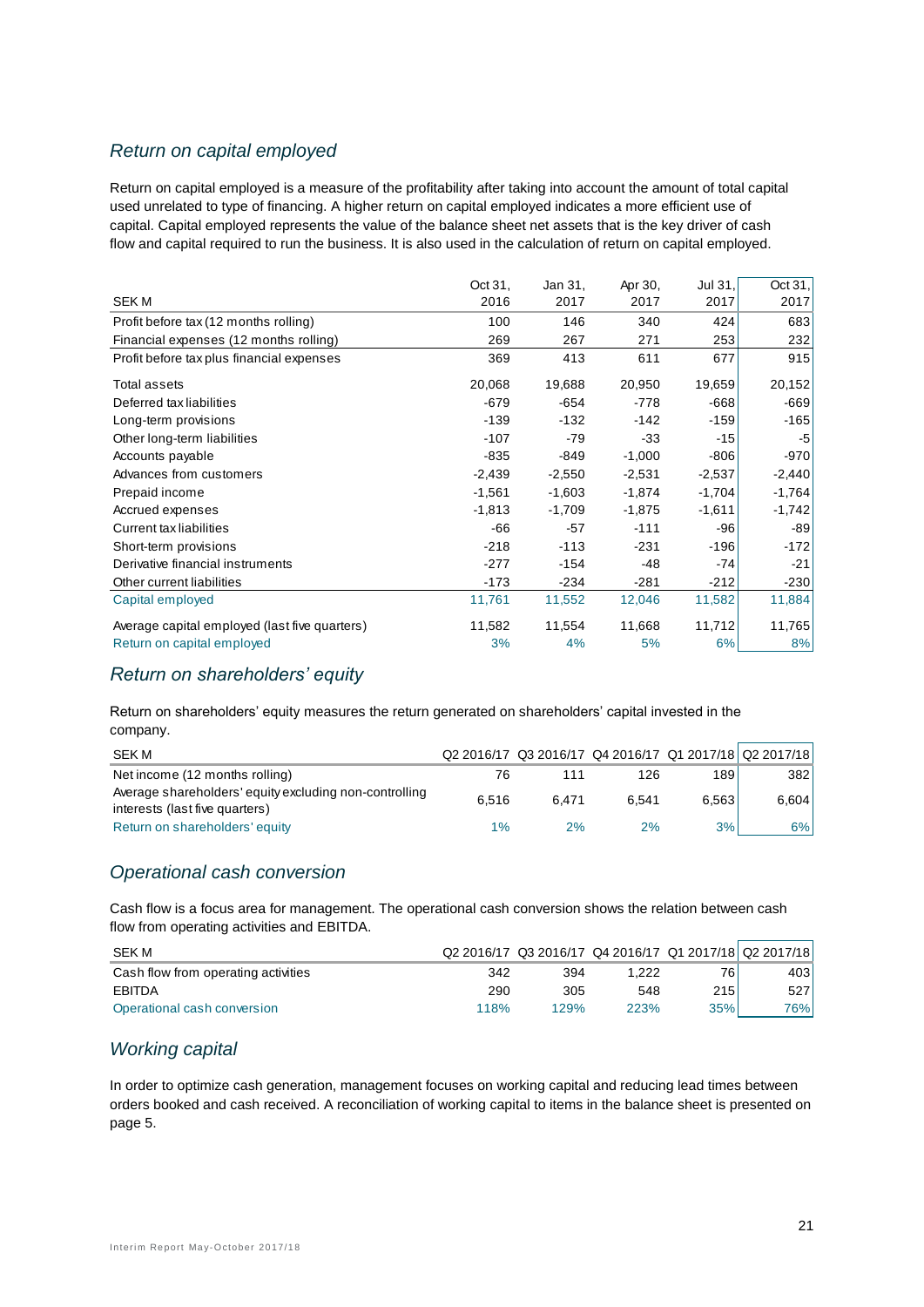## *Days sales outstanding (DSO)*

DSO is used by management to follow the development of overall payment terms to customers, which have significant impact on working capital and cash flow.

|                               | Oct 31.  | Jan 31,  | Apr 30,  | Jul 31,         | Oct 31,  |
|-------------------------------|----------|----------|----------|-----------------|----------|
| SEK M                         | 2016     | 2017     | 2017     | 2017            | 2017     |
| Accounts receivable           | 3,320    | 3,324    | 3,726    | 3,032           | 3,120    |
| Accrued income                | 2,041    | 1,701    | 1,640    | 1,467           | 1,545    |
| Advances from customers       | $-2,439$ | $-2,550$ | $-2,531$ | $-2,537$        | $-2,440$ |
| Prepaid income                | $-1,561$ | $-1,603$ | $-1,874$ | $-1,704$        | $-1,764$ |
| Net receivable from customers | 1,361    | 872      | 961      | 258             | 461      |
| Net sales (12 months rolling) | 10,470   | 10,596   | 10,704   | 10,991          | 11,359   |
| Number of days                | 365      | 365      | 365      | 365             | 365      |
| Net sales per day             | 29       | 29       | 29       | 30 <sub>1</sub> | 31       |
| Days sales outstanding (DSO)  | 47       | 30       | 33       | 9 <sub>1</sub>  | 15       |
|                               |          |          |          |                 |          |

## *Net debt and net debt/equity ratio*

Net debt is important to understand the financial stability of the company. Net debt is used by management to track the debt evolvement and to analyze the leverage and refinancing need of the Group. Net debt/equity ratio is one of Elekta's financial targets.

|                                                      | Oct 31.  | Jan 31,  | Apr 30,  | Jul $31.$ | Oct $31$ . |
|------------------------------------------------------|----------|----------|----------|-----------|------------|
| <b>SEK M</b>                                         | 2016     | 2017     | 2017     | 2017      | 2017       |
| Long-term interest-bearing liabilities               | 3.290    | 3.234    | 5.272    | 4.650     | 4,726      |
| Short-term interest-bearing liabilities              | 1.890    | 1,896    | 0        | 421       | 423        |
| Cash and cash equivalents and short-term investments | $-2.121$ | $-2.284$ | $-3,383$ | $-3,158$  | $-3,214$   |
| Net debt                                             | 3.060    | 2.846    | 1.889    | 1,912     | 1,936      |
| Shareholders' equity                                 | 6.581    | 6.422    | 6.774    | 6,511     | 6,734      |
| Net debt/equity ratio, multiple                      | 0.46     | 0.44     | 0.28     | 0.29      | 0.29       |